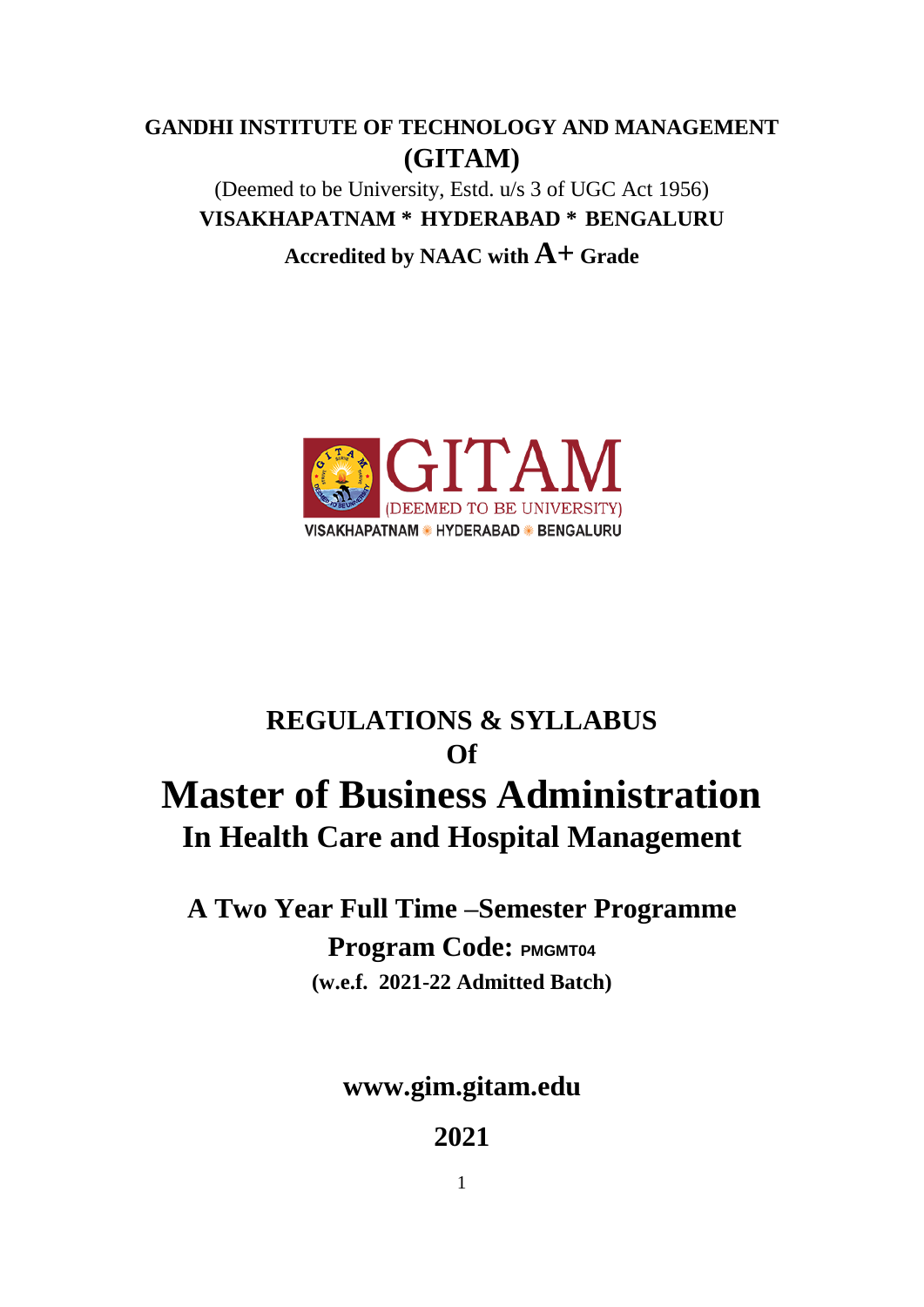# **CONTENTS**

| S.No | <b>Particulars</b>     | Page.nos. |
|------|------------------------|-----------|
| 1    | Regulations            |           |
| 2    | <b>First Semester</b>  |           |
| 3    | <b>Second Semester</b> |           |
| 4    | <b>Third Semester</b>  |           |
| 5    | <b>Fourth Semester</b> |           |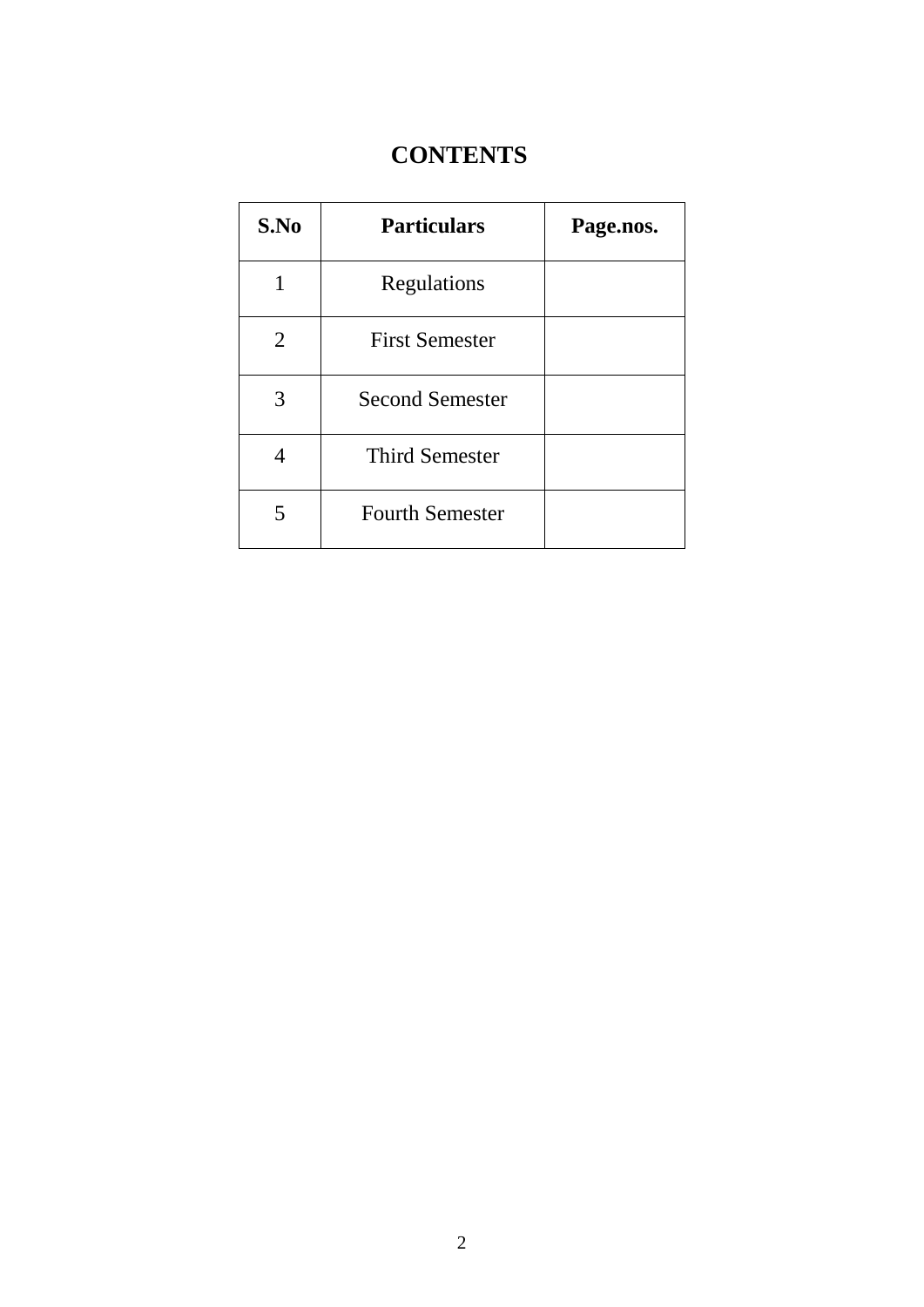# **Master of Business Administration (In Health Care and Hospital Management ) Program Code: PMGMT04 REGULATIONS (w.e.f. 2021-22 admitted batch)**

#### **1.0 ADMISSION**

Admission into MBA (HC & HM) Program of GITAM (Deemed to be University) is governed by GITAM (Deemed to be University) admission regulations.

### **2.0 ELIGIBILITY CRITERIA**

Bachelor Degree or equivalent examination with 50% aggregate marks approved by GITAM University along with High score in CAT/XAT/MAT/GMAT/CMAT or High score in GIM Online Test (GOT).

### **3.0 CHOICE BASED CREDIT SYSTEM**

Choice Based Credit System (CBCS) is introduced with effect from the admitted Batch of 2015-16 based on UGC guidelines in order to promote:

- Student Centered Learning
- Cafeteria approach
- Students to learn courses of their choice
- Students to learn at their own pace
- Inter-disciplinary learning

Learning goals/ objectives and outcomes are specified to indicate as to what a student shall be able to do at the end of the program.

# **4.0 PROGRAM DETAILS**

#### **4.1 EDUCATIONAL OBJECTIVES**

The program aims at developing graduates who:

- 1. Are competent, creative, and highly valued professionals in industry, academia, or government.
- 2. Are flexible and adaptable in the workplace, possess the capacity to embrace new opportunities of emerging technologies, and embrace leadership and teamwork opportunities, all affording sustainable management careers.
- 3. Continue their professional development by obtaining advanced degrees in Management or other professional fields.
- 4. Act with global, ethical, societal, ecological, and commercial awareness expected of practicing management -professionals.

#### **4.2 PROGRAM OUTCOMES**

The program will enable the students to:

- 1 Apply knowledge of management theories and practices to solve business problems.
- 2 Foster analytical and critical thinking abilities for data-based decision making.
- 3 Ability to develop value based leadership approach..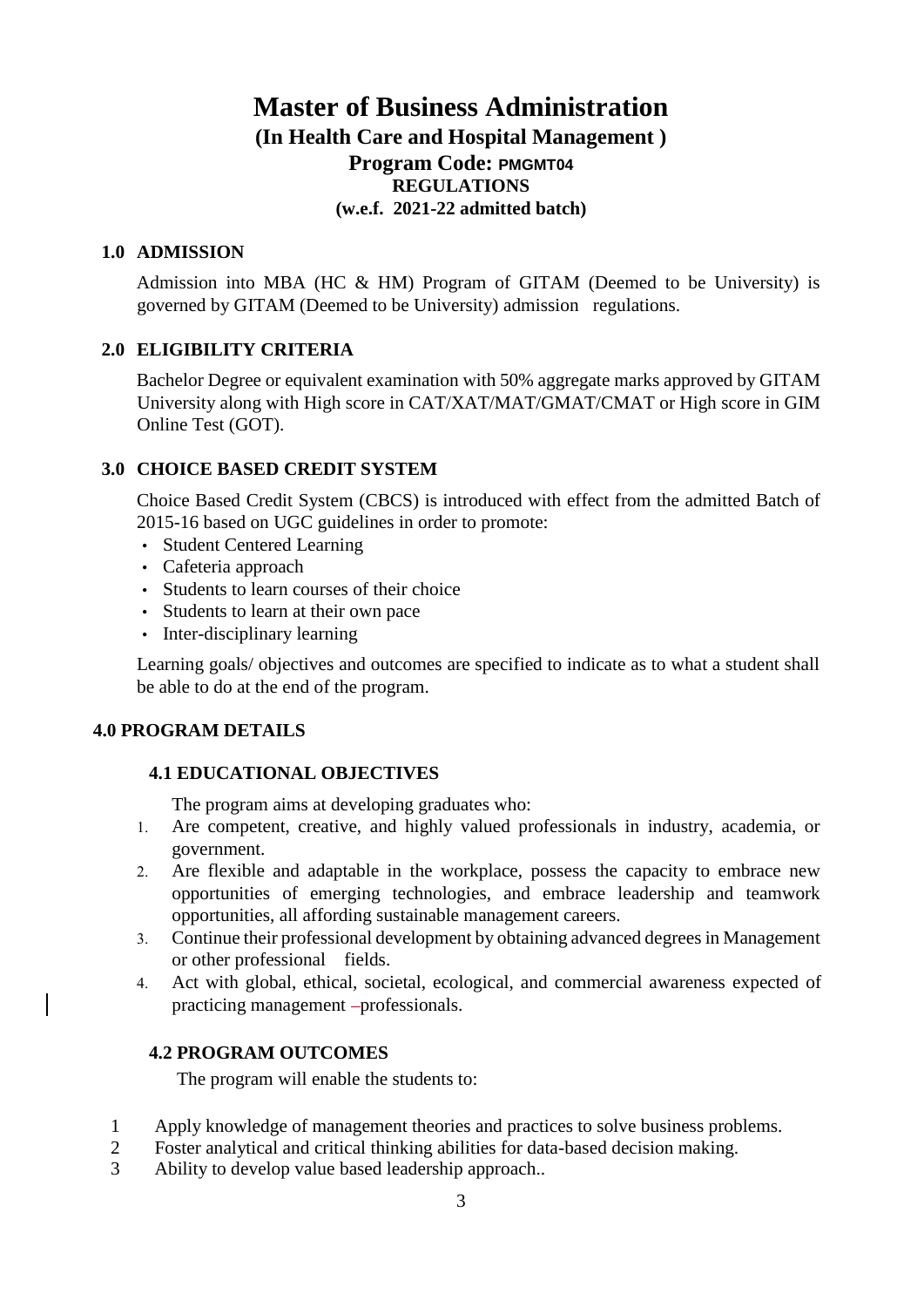- 4 Ability to understand, analyze and communicate global, economic, legal, and ethical aspects of business.
- 5 Ability to lead themselves and others in the achievement of organizational goals, contributing effectively to a team environment.
- 6 Apply range of entrepreneurial skills in business decisions.
- 7 Ability to recognize the need and adopt the knowledge of contemporary issues, and also to engage in life-long learning.
- 8 Evaluate opportunities and risks for operating businesses in the international context.

# **4.3 STRUCTURE OF THE PROGRAM**

The Program consists

- **4.3.1** Foundation Courses (compulsory) are designed and offered to give general exposure to a student in the relevant subject area and to improve communication skill set.
- **4.3.2** Core Courses (compulsory).
- **4.3.3** Discipline centric electives which
	- **1.** are supportive to the discipline
	- **2.** give expanded scope of the subject Intra Departmental Electives
	- **3.** give inter disciplinary exposure
	- **4.** Nurture the student skills Inter Departmental Electives
- **4.3.4** Open electives which are of general nature and unrelated to the discipline to expose the student in areas such as general knowledge, personality development, economy, civil society, governance, etc.

Student has to choose ONE open elective courses, carrying **ONE** credit, from the options available during two years study period come under PCDs i.e. at any Semester during first year or second year course of study.

Credits will be shown in IV Semester only. The courses will be chosen from Moocs, Course era, GITAM (Deemed to be University) offered open electives, BSE., & NSE certification courses. Out of which two courses are to be selected by the student. In case of students who got placement can choose any course from Moocs, Course Era, BSE & NSE, UGC Swayam certificate courses.

If the open elective course chosen other than GITAM (Deemed to be University) offered open electives, the student has to submit course cleared document/proof to the Institute along with exam material. Upon on that a viva voce examination/presentation will be conducted for awarding marks.

**4.4. CREDITS:** Each course is assigned a certain number of credits depending upon the number of contact hours (lectures & tutorials) per week.

In general, credits are assigned to the courses based on the following contact hours per week per trimester.

- One credit for each Lecture / Tutorial hour per week.
- One credit for two hours of practicals per week.
- Two credit for three (or more) hours of practicals per week.

#### **Range of credits**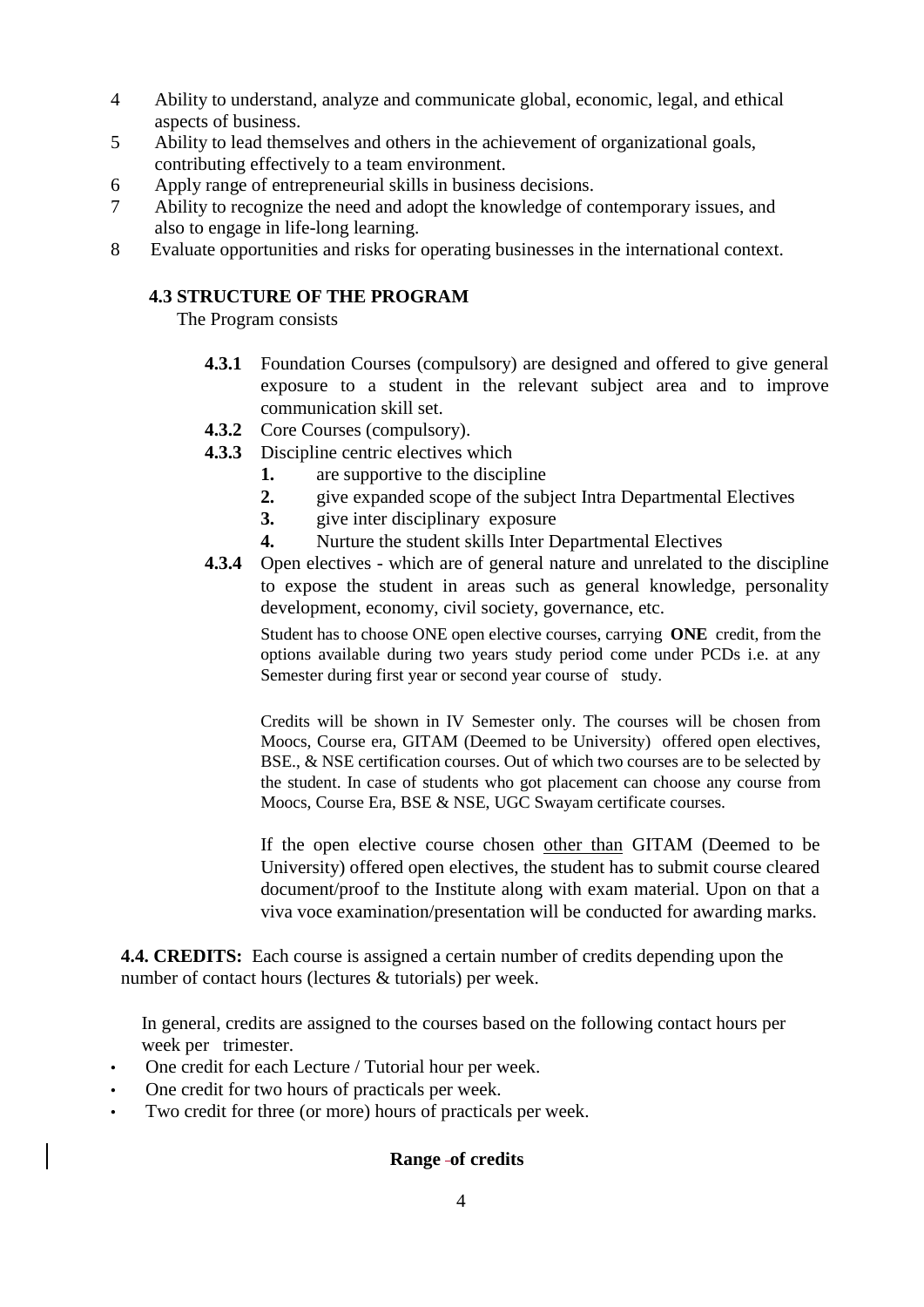| Name of the -course                        | <b>Range of credits</b> |
|--------------------------------------------|-------------------------|
| Theory                                     | 2 to $6$                |
| Practical                                  | 2 to $3$                |
| Project Work                               | 1 to 5                  |
| <b>Professional Competency Development</b> | $1 \text{ or } 2$       |
| Viva Voce                                  | $1$ or $2$              |
| Seminar                                    | $1 \text{ or } 2$       |
| Seminar                                    | 1 or 2                  |

The curriculum of the Four Semester MBA program is designed to have a total of 248 credits. However, for the award of MBA degree, the students have to earn a minimum of 108 credits only as shown in Table –Program Structure

#### **Preparatory (Bridge) Course**:

Before the commencement of the program, the students will be sensitized on various topics that will make them confident to take up their relevant programs.

#### **Preparatory Courses (Bridge Courses) offered are given below.**

| Sl.No.         | <b>Courses</b>                            |
|----------------|-------------------------------------------|
| 1              | Business, Government & Society            |
| $\overline{2}$ | Economics                                 |
| 3              | Perspectives on Entrepreneurship          |
| 4              | <b>Basic Mathematics &amp; Statistics</b> |
| 5              | <b>Understanding Financial Statements</b> |
| 6              | <b>Basics of Finance</b>                  |
| 7              | Academic Writing                          |
| 8              | Case Analysis                             |
| 9              | Presentations                             |

# **Note: The results of Preparatory (Bridge) Courses will not be reflected in the grade sheets.**

Course structure

| Name of the Course    | No. of Courses | <b>Total Credits</b> | Percentage |
|-----------------------|----------------|----------------------|------------|
| a.Foundation/General  |                |                      |            |
| Courses               |                |                      |            |
| <b>b.Core Courses</b> |                |                      |            |
| c. Discipline Centric |                |                      |            |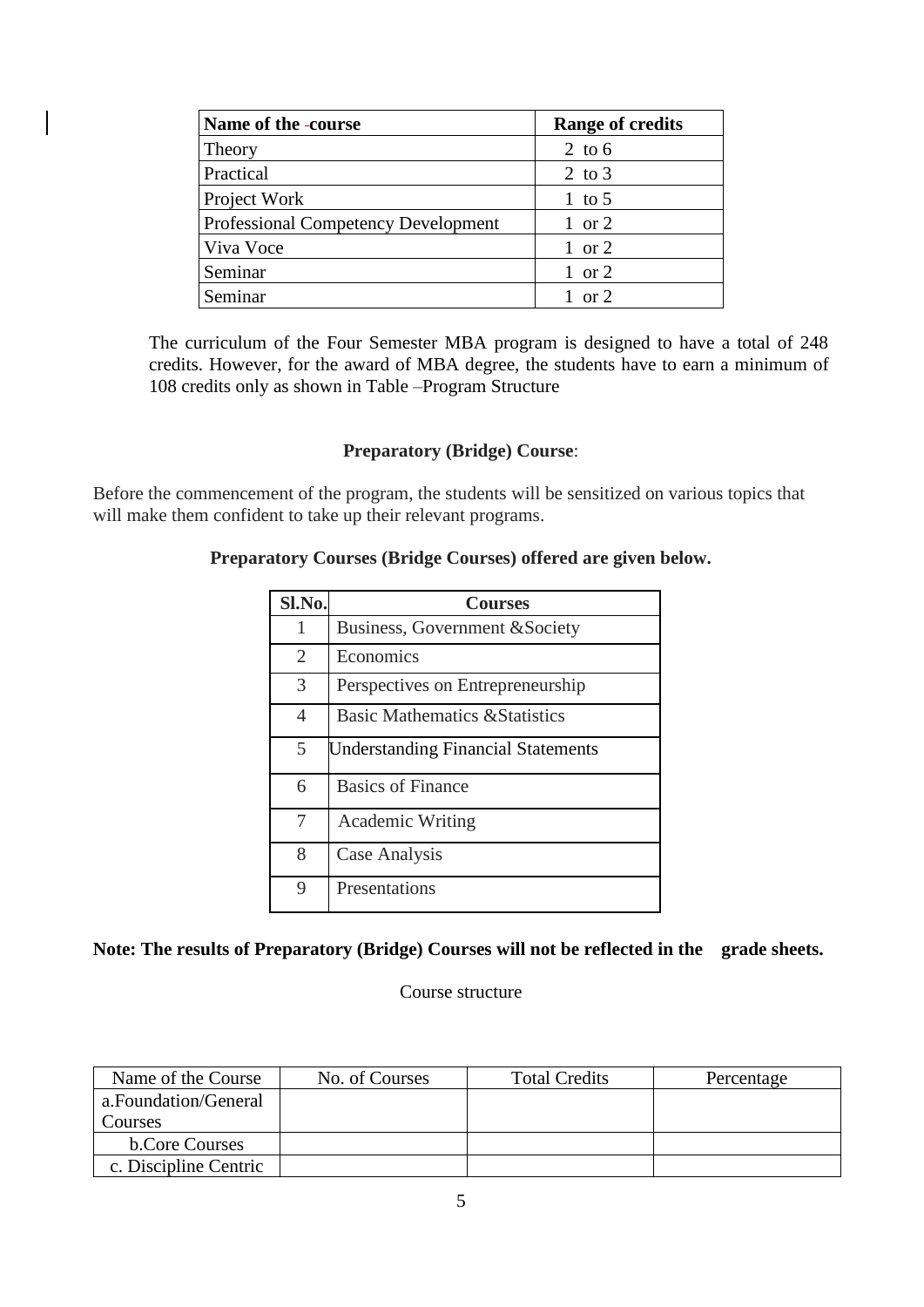| Electives                   |  |  |
|-----------------------------|--|--|
|                             |  |  |
| <i>i</i> .within discipline |  |  |
| ii.related discipline       |  |  |
| d. skill based              |  |  |
| e.open                      |  |  |
| elective/contemporary       |  |  |
| course                      |  |  |

# **MBA (HC & HM) PROGRAMME STRUCTURE**

# **Semester – I**

| $S.N2$ .         | Code | Level of<br>course | <b>Title of Course</b>                                                     | <b>Theory</b>  | Practica<br>1  | <b>Credits</b>          | <b>Internal</b><br><b>Assessment</b><br><b>Marks</b> | <b>External</b><br>Assessment<br><b>Marks</b> |
|------------------|------|--------------------|----------------------------------------------------------------------------|----------------|----------------|-------------------------|------------------------------------------------------|-----------------------------------------------|
| 1.               |      | Foundation         | <b>Essentials of Hospital</b><br>Management                                | 3              |                | 3                       | 50                                                   | 50                                            |
| 2.               |      | Foundation         | Quantitative<br><b>Techniques for Health</b><br>Care                       | $\overline{4}$ |                | 4                       | 50                                                   | 50                                            |
| 3.               |      | Foundation         | Accounting for Health<br><b>Care Institutions</b>                          | $\overline{4}$ |                | $\overline{\mathbf{4}}$ | 50                                                   | 50                                            |
| $\overline{4}$ . |      | Core               | <b>Basics of Healthcare</b><br>Environment                                 | 3              |                | 3                       | 50                                                   | 50                                            |
| 5 <sub>1</sub>   |      | Core               | Human Anatomy,<br>Physiology, and<br><b>Medical Terminology</b>            | $\overline{4}$ |                | 4                       | 50                                                   | 50                                            |
| 6.               |      | Foundation         | <b>Business</b><br>Communication                                           | 3              | L.             | 3                       | 50                                                   | 50                                            |
| 7.               |      | Foundation         | <b>IT</b> for Health Care<br>Institutions<br>(100% Internal<br>Assessment) | $\overline{2}$ | $\overline{2}$ | 3                       | 100                                                  |                                               |
|                  |      | <b>Skill Based</b> | <b>Hospital Field Study</b>                                                |                |                | $\overline{2}$          | 100                                                  |                                               |
|                  |      |                    | <b>Total</b>                                                               | 23             | 02             | 26                      | 500                                                  | 300                                           |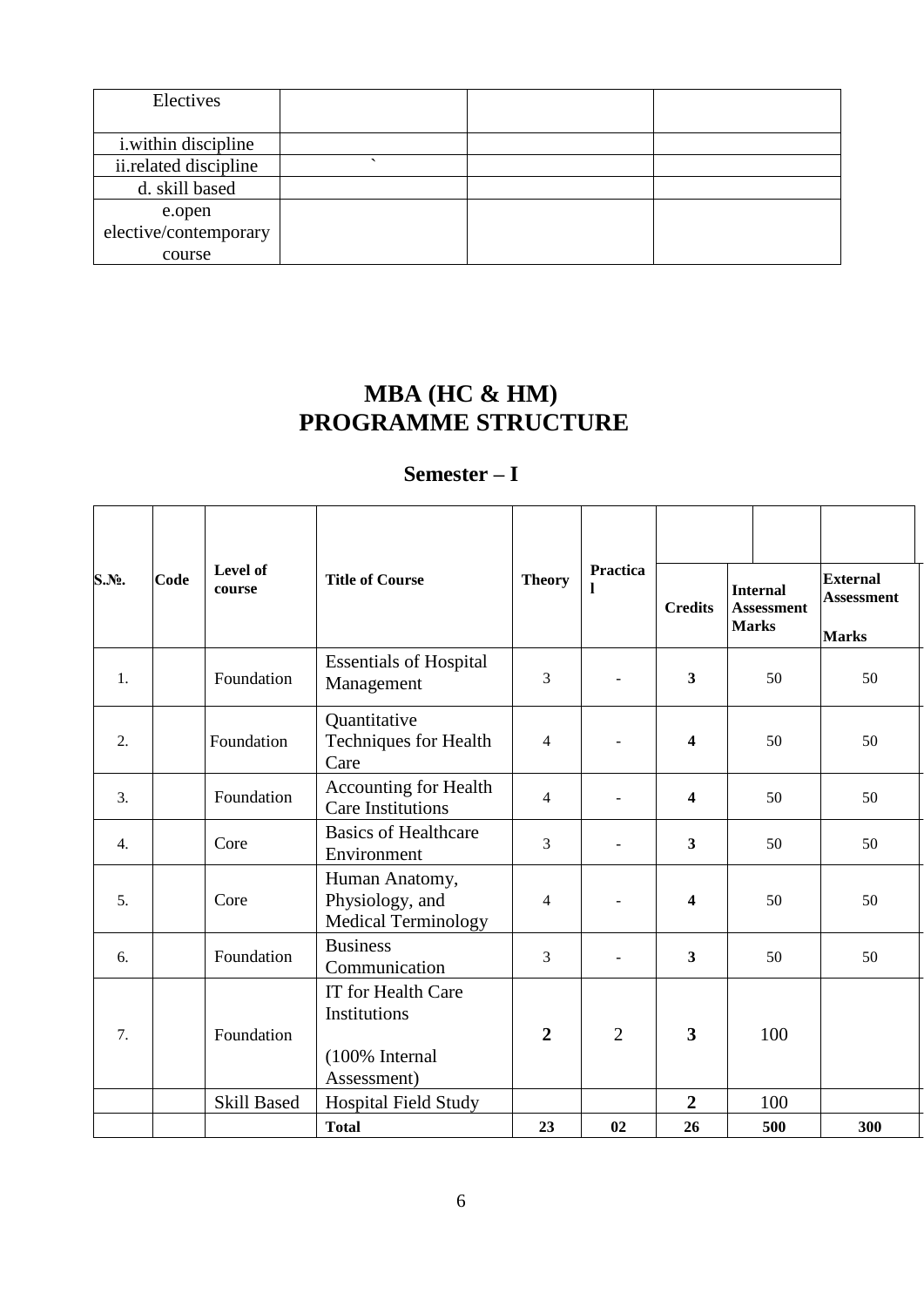**Hospital Filed Study** : Field Study to be done during first semester. The student has to be exposed to the basic operations of the Recognized Hospital of their choice (preferably GIMSR). Each student has to submit a report on the Filed Study **carrying 2 credits** before the Semester End exams start. Marks will be awarded for the report and a Viva Voce upon the Report.

# **Semester-II**

| S.No.            | Code | Level of<br>course | <b>Title of Course</b>                                         | <b>Theory</b> | Practi<br>cal | <b>Credit</b><br>S         | <b>Internal</b><br><b>Assessment</b><br><b>Marks</b> | <b>External</b><br><b>Assessment</b><br><b>Marks</b> |  |
|------------------|------|--------------------|----------------------------------------------------------------|---------------|---------------|----------------------------|------------------------------------------------------|------------------------------------------------------|--|
| 1.               |      | Core               | Marketing for health<br><b>Care Institutions</b>               | 4             |               | $\overline{4}$             | 50                                                   | 50                                                   |  |
| 2.               |      | Core               | HR for Healthcare<br>Institutions                              | 4             |               | $\overline{4}$             | 50                                                   | 50                                                   |  |
| 3.               |      | Core               | <b>Financial Management</b><br>for Health Care<br>Institutions | 4             |               | $\overline{4}$<br>50<br>50 |                                                      |                                                      |  |
| $\overline{4}$ . |      | Core               | Hospital Operations and<br><b>Quality Management</b>           | 3<br>3<br>50  |               |                            | 50                                                   |                                                      |  |
| 5.               |      | Core               | <b>Medical Records</b><br>Management                           | 3<br>3<br>50  |               | 50                         |                                                      |                                                      |  |
| 6.               |      | Core               | Legal Aspects of<br>Healthcare                                 | 4             |               | $\overline{4}$             | 50                                                   | 50                                                   |  |
| 7.               |      | Core               | Ethics in Health Care                                          | 3             |               | $\overline{3}$             | 50                                                   | 50                                                   |  |
| 8.               |      | Practical          | <b>Venture Discovery</b><br>(Practical)                        |               |               | $\overline{2}$             | 100                                                  |                                                      |  |
|                  |      |                    | <b>Total</b>                                                   | 25            |               | 27                         | 450                                                  | 350                                                  |  |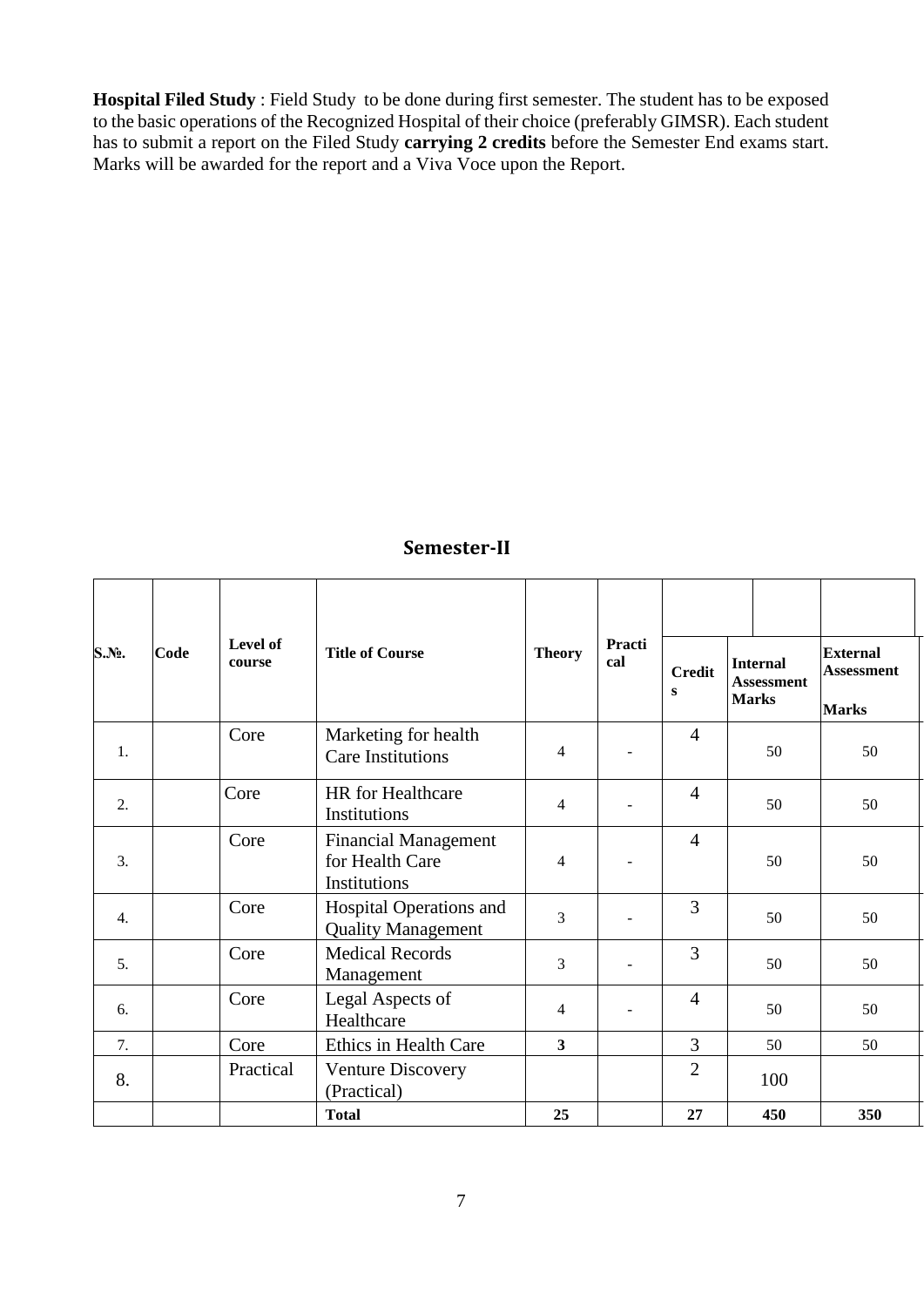Summer Internship to be done during summer vacation at end of first year for **6 weeks,** carrying 3 credits and 1 credit for Project Viva which will be conducted after successful completion of the project as per GIM regulations. Credits will be shown in III Semester only.

|                |          |                                  |                                                             | Theory/                  |                                          |                |                 |                   |                 |                   |              |
|----------------|----------|----------------------------------|-------------------------------------------------------------|--------------------------|------------------------------------------|----------------|-----------------|-------------------|-----------------|-------------------|--------------|
|                | S.№ Code | Level of<br>the<br><b>Course</b> | <b>Title of course</b>                                      | Project<br><b>Report</b> | <b>Practic</b><br>al/Viva<br><b>Voce</b> | <b>Credi</b>   | <b>Internal</b> | <b>Assessment</b> | <b>External</b> | <b>Assessment</b> | <b>Total</b> |
|                |          |                                  |                                                             |                          |                                          | ts             | <b>Marks</b>    |                   | <b>Marks</b>    |                   | <b>Marks</b> |
| 1              |          | Core                             | Strategic<br>Hospital<br>Management                         | $\overline{4}$           |                                          | $\overline{4}$ |                 | 50                |                 | 50                | 100          |
| $\overline{2}$ |          | Core                             | Healthcare<br>Informatics                                   | $\overline{4}$           |                                          | $\overline{4}$ |                 | 50                |                 | 50                | 100          |
| 3              |          | Core                             | <b>Bio Medical</b><br>Waste<br>Management                   | 3                        |                                          | 3              |                 | 50                |                 | 50                | 100          |
| $\overline{4}$ |          | Core                             | Healthcare<br>Technology<br>and<br>Laboratory<br>Management | 3                        |                                          | 3              |                 | 50                |                 | 50                | 100          |
| 5              |          | Core                             | Health<br>Insurance<br>Management                           | 3                        |                                          | 3              |                 | 50                |                 | 50                | 100          |
| 6              |          | Core                             | <b>Patient Care</b><br>Planning and<br>Management           | 3                        |                                          | $\overline{3}$ |                 | 50                |                 | 50                | 100          |
| $\tau$         |          | Core                             | Pharmacy<br>Management                                      | 3                        |                                          | $2+1$          |                 | 50                |                 | 50                | 100          |
|                |          | Skill<br><b>Based</b>            | Summer<br>Internship &<br>Viva-Voce                         |                          |                                          | $3 + 1$        |                 | 100               |                 |                   | 100          |
|                |          |                                  | Total                                                       | 23                       |                                          | 27             |                 | 450               |                 | 350               | 450          |

#### **SEMESTER – III**

#### **SEMESTER – IV**

| S.No | Code<br>$N_2$ . | Level of the<br><b>Course</b> | Title of course | Theory/<br><b>Project</b><br><b>Report</b> | <b>Practica</b><br>l/Viva<br><b>Voce</b> | $\mathop{{\rm \mathsf{C}redits}}$ | <b>Internal</b><br>Assessment<br><b>Marks</b> | <b>External</b><br>Assessment<br><b>Marks</b> | <b>Total</b><br><b>Marks</b> |
|------|-----------------|-------------------------------|-----------------|--------------------------------------------|------------------------------------------|-----------------------------------|-----------------------------------------------|-----------------------------------------------|------------------------------|
|      |                 |                               |                 |                                            |                                          | <b>NEW</b>                        |                                               |                                               |                              |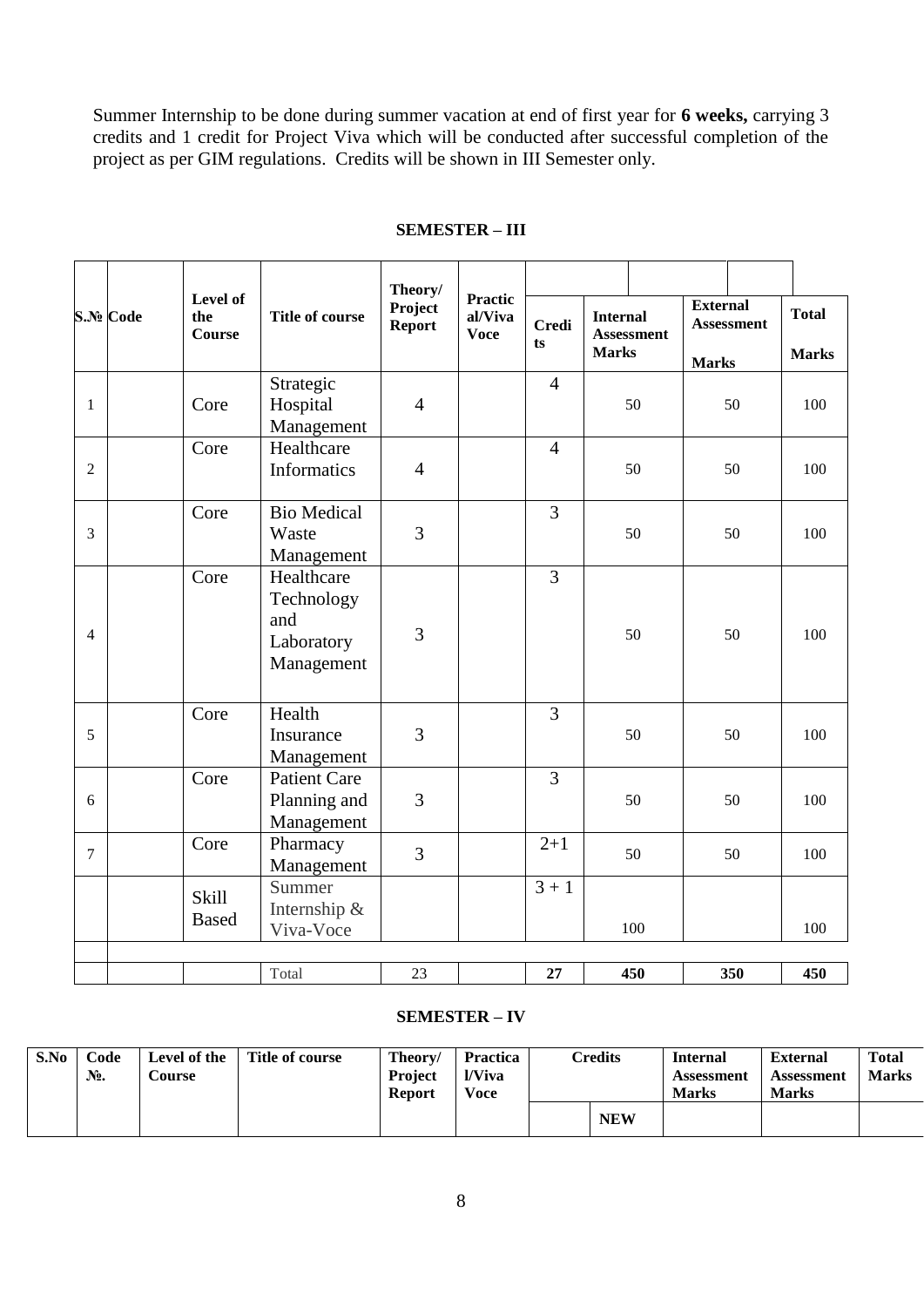|                               | Core         | Community              | 3              |  | 3  |     |     |     |
|-------------------------------|--------------|------------------------|----------------|--|----|-----|-----|-----|
| 1                             |              | Healthcare             |                |  |    | 50  | 50  | 100 |
| $\overline{c}$<br>3<br>4<br>5 |              | Management             |                |  |    |     |     |     |
|                               | Core         | Nutrition &            | 3              |  | 3  | 50  | 50  | 100 |
|                               |              | Dietetics              |                |  |    |     |     |     |
|                               | Core         | Entrepreneurshi        | $\overline{3}$ |  | 3  |     |     |     |
|                               |              | p and                  |                |  |    | 50  | 50  | 100 |
|                               |              | Consultancy in         |                |  |    |     |     |     |
|                               |              | <b>Health Care</b>     |                |  |    |     |     |     |
|                               | Elective     | <b>Elective Course</b> | $\overline{3}$ |  | 3  | 50  | 50  | 100 |
|                               |              | $-1$                   |                |  |    |     |     |     |
|                               | Elective     | <b>Elective Course</b> | 3              |  | 3  | 50  | 50  | 100 |
|                               |              | $-2$                   |                |  |    |     |     |     |
| 6                             | Elective     | <b>Elective Course</b> | 3              |  | 3  | 50  | 50  | 50  |
|                               |              | $-3$                   |                |  |    |     |     |     |
|                               | Practical    | <b>Business</b>        | 3              |  | 3  | 100 |     | 100 |
|                               |              | Simulation             |                |  |    |     |     |     |
| $8\,$                         | Skill        | Comprehensive          |                |  | 3  | 100 |     | 100 |
|                               | <b>Based</b> | Viva                   |                |  |    |     |     |     |
|                               |              |                        | 21             |  | 24 | 450 | 300 | 750 |

#### **SEMESTER – IV**

### **LIST OF ELECTIVES**

| S.No           | Code<br>No. | Level of the<br><b>Course</b> | <b>Title of course</b>                                  | Theory/<br>Project<br><b>Report</b> | <b>Practica</b><br>l/Viva<br><b>Voce</b> | <b>Credits</b> |            | <b>Internal</b><br><b>Assessment</b><br><b>Marks</b> | <b>External</b><br><b>Assessment</b><br><b>Marks</b> | <b>Total</b><br><b>Marks</b> |
|----------------|-------------|-------------------------------|---------------------------------------------------------|-------------------------------------|------------------------------------------|----------------|------------|------------------------------------------------------|------------------------------------------------------|------------------------------|
|                |             |                               |                                                         |                                     |                                          |                | <b>NEW</b> |                                                      |                                                      |                              |
| $\bf{I}$       |             | Elective                      | Emergency<br><b>Services</b>                            | 3                                   |                                          |                | 3          | 50                                                   | 50                                                   | 100                          |
| $\overline{2}$ |             | Elective                      | Safety and<br><b>Risk</b><br>Management<br>in Hospitals | 3                                   |                                          |                | 3          | 50                                                   | 50                                                   | 100                          |
|                |             | Elective                      | Planning and<br>Design of Health<br>Care facilities -   | 3                                   |                                          |                | 3          | 50                                                   | 50                                                   | 100                          |
|                |             | Elective                      | .- Medical<br>Audit and<br>Quality                      | 3                                   |                                          |                | 3          | 50                                                   | 50                                                   | 100                          |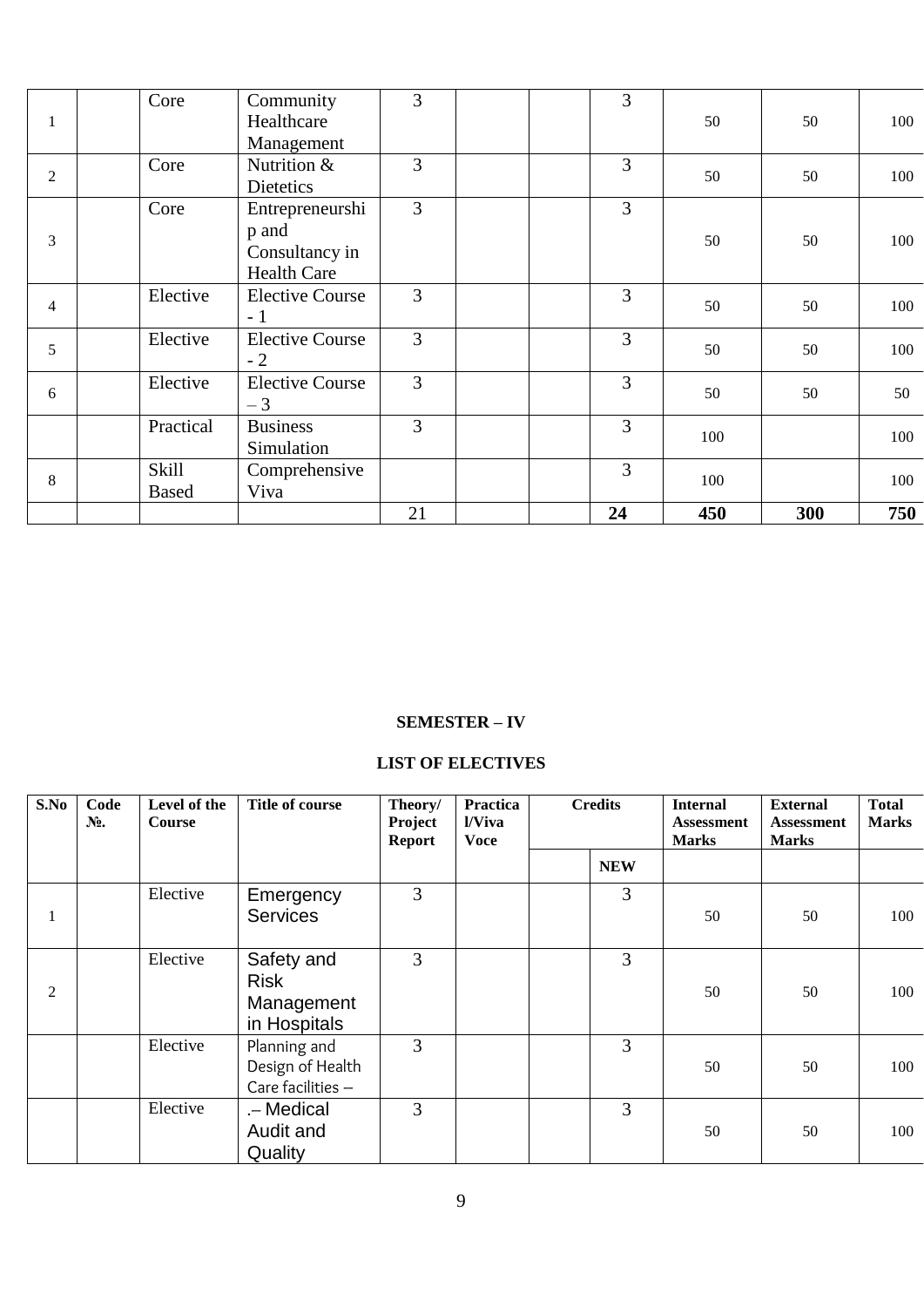|          | Assurance<br>Management                                  |   |  |   |    |    |     |
|----------|----------------------------------------------------------|---|--|---|----|----|-----|
| Elective | Support<br>Services and<br><b>Facilities</b><br>Planning | 3 |  | 3 | 50 | 50 | 100 |
| Elective | Health Care<br>Analytics                                 | 3 |  | 3 | 50 | 50 | 100 |
| Elective | Risk and Disaster<br>Management                          | 3 |  | 3 | 50 | 50 | 100 |
| Elective | Hospital Planning<br>and Engineering                     | 3 |  | 3 | 50 | 50 | 100 |
| Elective | Supply Chain<br>Management                               | 3 |  | 3 | 50 | 50 | 100 |

The curriculum of the Four Semester MBA (HC &HM) program is designed to have a total of 104 credits.

#### **5.0 MEDIUM OF INSTRUCTION**

The medium of instruction (including examinations and project reports) shall be English.

#### **6.0 REGISTRATION**

Every student has to register himself/herself for each semester individually at the time specified by the Institute / University.

#### **7.0 ATTENDANCE REQUIREMENTS**

A student whose attendance is less than 85% in all the courses put together in any Semester will not be permitted to attend the end- Semester examination and can be detained.

However, the Vice Chancellor on the recommendation of the Director of the University Institute may condone the shortage of attendance to the students whose attendance is between 76% and 84% on genuine medical grounds and on payment of prescribed fee. Any student with less than 76% attendance, even on medical grounds, will not be permitted to attend the end-Semester examination and can be detained.

#### **8.0 EVALUATION**

The assessment of the student's performance in each course shall be based on continuous evaluation **(CA) (50 Marks)** and Semester-end examination **(SEE) (50 Marks).**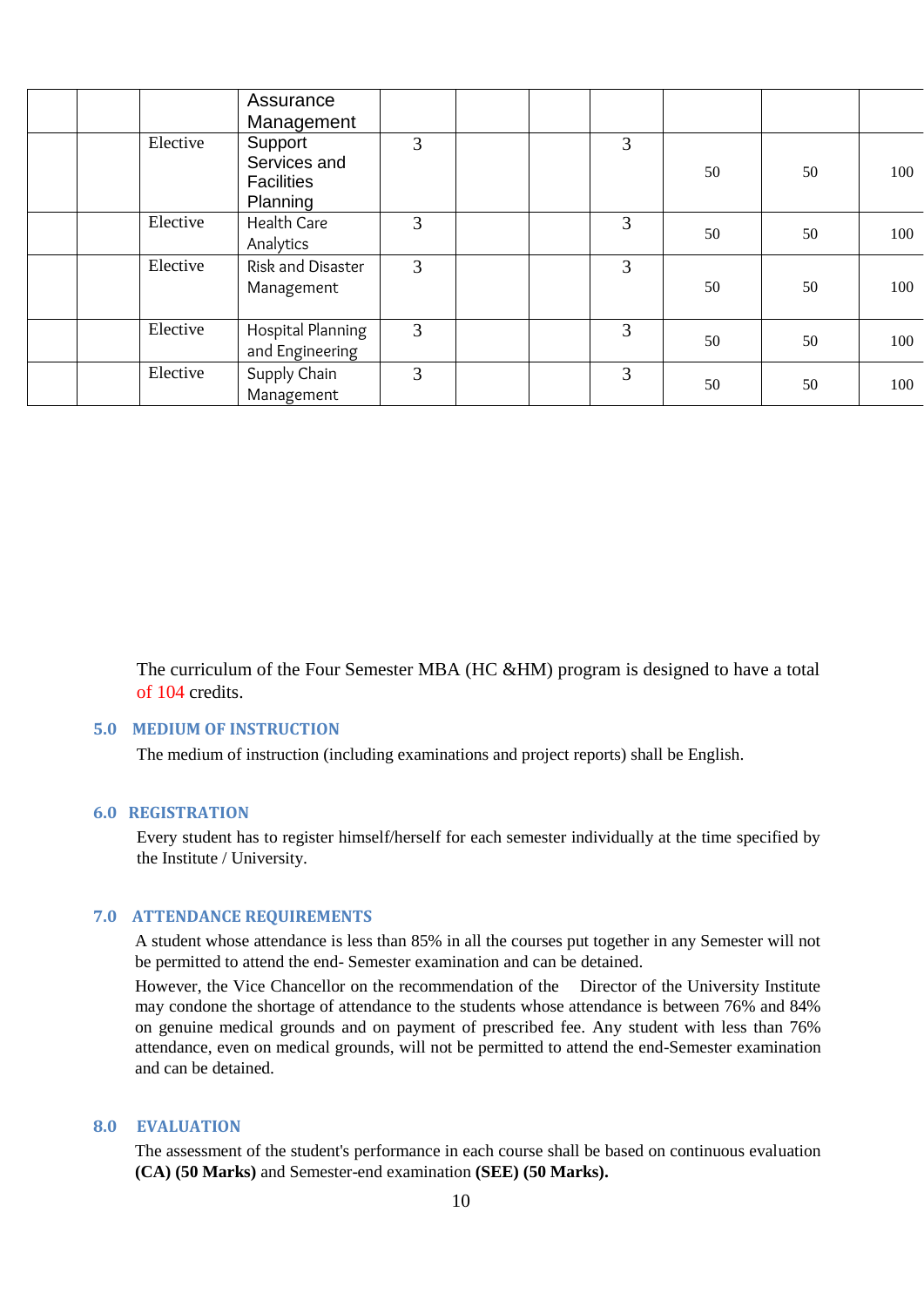A student has to secure an aggregate of 40% in a course in the two components put together to be declared to have passed the course, subject to the condition that the candidate must have secured a minimum of **20 marks** (i.e. 40%) in the theory component at the semester-end examination. The marks for each component of assessment are as shown in the following table:

# **DETAILS OF ASSESSMENT PROCEDURE**

| S.<br>No.    | Component<br>of<br>assessment | <b>Marks</b><br>$\mathbf d$ | <b>Type of</b><br>allotte assessmen<br>$\mathbf{t}$        | <b>Scheme of evaluation</b>                                                                                                                                                                                                                                                                                                                                                                                                                                                                                                                                                                                                                                                                                                                                                                                                                                                     |
|--------------|-------------------------------|-----------------------------|------------------------------------------------------------|---------------------------------------------------------------------------------------------------------------------------------------------------------------------------------------------------------------------------------------------------------------------------------------------------------------------------------------------------------------------------------------------------------------------------------------------------------------------------------------------------------------------------------------------------------------------------------------------------------------------------------------------------------------------------------------------------------------------------------------------------------------------------------------------------------------------------------------------------------------------------------|
| $\mathbf{1}$ | <b>Theory/Pra</b><br>ctical   | 50                          | <b>us</b><br><b>Evaluati</b><br>on                         | 1. Mid Semester examinations:<br>Two mid examinations will be conducted for 20 marks each.<br><b>Better of two</b> will be considered for final 20 marks.<br>If the student is absent for one Mid exam, the marks secured in<br>the other mid exam will be considered as final marks.<br>NO more re-examinations will be conducted under any<br>circumstances except exceptional cases as approved by the HOI.<br>Continuo 2. Coursera course/on line Course - 10 marks<br>Student need to complete respective subject wise Coursera<br>course/ online course listed by GIM/GITAM through online and<br>required to submit the course completion certificate. Up on which<br>student need to give presentation/viva for awarding marks up to<br>10.<br>2. Class room Presentations/Seminars / Case<br>analysis/workshop/training/Assignments/survey/<br>project work : 20 marks |
|              |                               | 50                          | <b>Semester</b><br>-end<br><b>Examina</b><br>tion<br>(SEE) | Fifty (50) marks for Semester End Examinations<br>Note: In respect of courses having practicals, theory examination shall<br>be for thirty (30) marks and practical exam for twenty (20) marks.                                                                                                                                                                                                                                                                                                                                                                                                                                                                                                                                                                                                                                                                                 |
|              | <b>Total</b>                  | 100                         |                                                            |                                                                                                                                                                                                                                                                                                                                                                                                                                                                                                                                                                                                                                                                                                                                                                                                                                                                                 |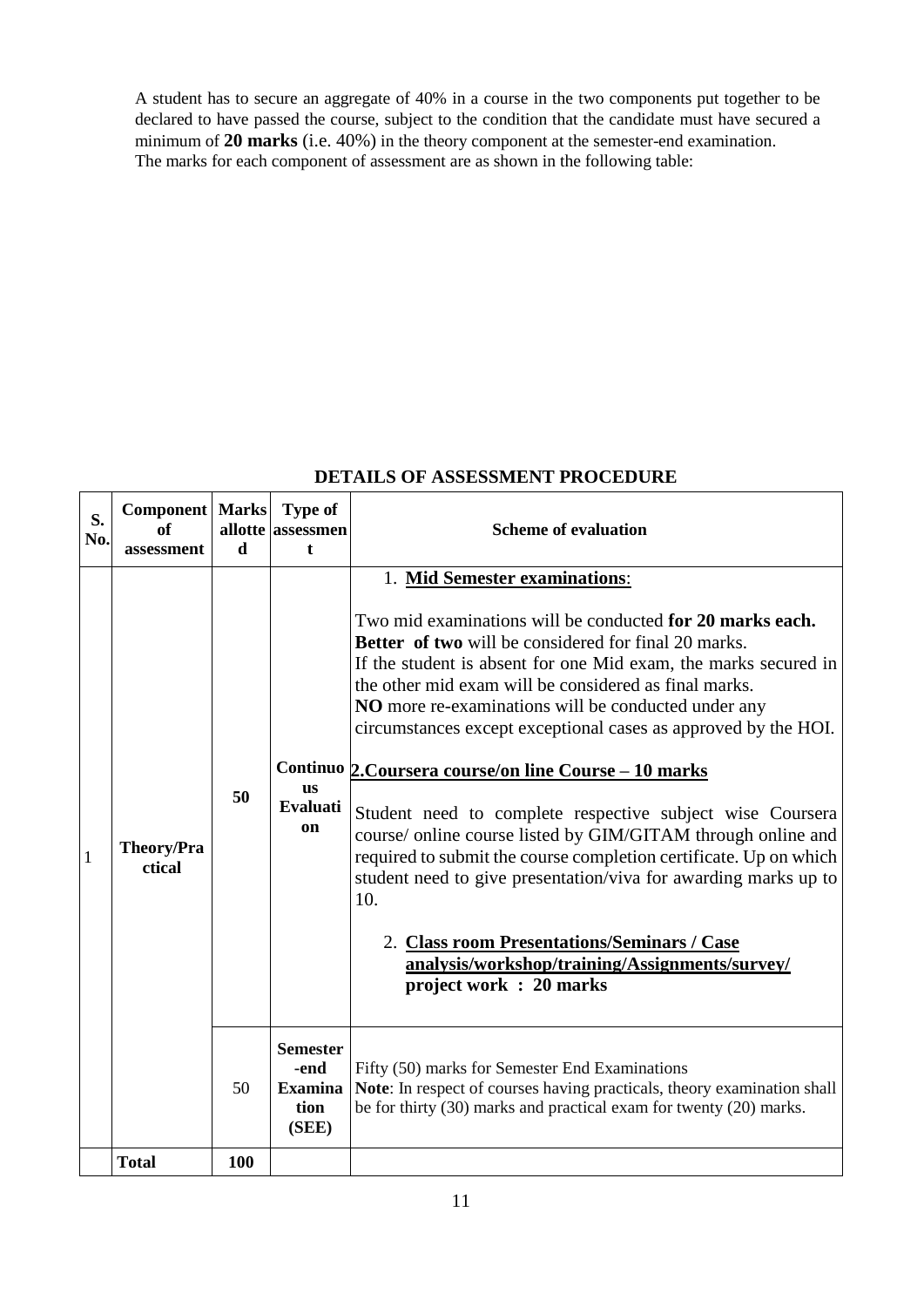| $\overline{2}$   | Practical<br>Course                                   | 100 | Continuo<br>us<br><b>Evaluati</b><br>on | Record: 10 marks<br>i.<br>ii.<br>Three surprise subject related quiz- zes will be conducted<br>out of which best two quizzes will be consid-ered: Ten (10)<br>marks.<br>iii.<br>Assignments / Lab Tasks / Written Test: 20 marks<br>Lab Exam: Sixty (60) marks for two tests of 30 marks<br>iv.<br>each (one at the mid-term and the other towards the end<br>of the Semester) conducted by the concerned lab Teacher. |
|------------------|-------------------------------------------------------|-----|-----------------------------------------|------------------------------------------------------------------------------------------------------------------------------------------------------------------------------------------------------------------------------------------------------------------------------------------------------------------------------------------------------------------------------------------------------------------------|
| 3                | Project work<br>$(6$ weeks) at<br><b>III</b> Semester | 100 | Continuo<br><b>us</b><br>Evaluati<br>on | i. Project report carries 50 marks<br>ii. Project viva voce carries 50 marks                                                                                                                                                                                                                                                                                                                                           |
| $\overline{4}$ . | Hospital<br>Field Study                               | 100 | Continuo<br><b>us</b><br>on             | i. Study report carries 50 marks<br><b>Evaluati</b> ii. Viva voce carries 50 marks                                                                                                                                                                                                                                                                                                                                     |

- *Class Attendance* 100% Attendance is a reflection of one's commitment, discipline, time management that facilitates continuous learning.
- *Presentations/GDs* This is designed to shed inhibitions of public-speaking, within a controlled class-room environment.
- *Case Analysis* This is designed to improve analytical skills and proposal/ reflective writing skills.
- *Field Projects/surveys* Application of theoretical knowledge to practical real- world problems, not only provides an end-solution, but reinforces confidence and zeal to take up bigger challenges. Field or industry projects help groom students to working environment.
- *Viva-voce* This is designed to test comprehensive knowledge gained and articulation style.
- *Research Papers* Research is the lifeblood of an educational institution, whose results contribute to the growth of the economy. Students are provided an opportunity to work with faculty in their desired discipline and generate research project/papers that can be published.
- *Workshops/Training* 2 to 6 days workshops can be conducted as per the requirement of the Course
- *Computer application* Usage of application or Developing a program, model, portal, application may be used for evaluation.

#### **8.1 Semester End Examination:**

Examinations are not the end, but a launching platform into brighter future. The knowledge gained during the Semester are tested through the Semester end-examinations. The duration of each Semester end-examination shall be for 3 hours as per existing rules.

Students are updated on the examination rules during admission and at regular intervals. Violation of norms regarding behaviour in the examination hall will attract severe penalty. Action, as per the University guidelines would be taken against students found copying in the examination halls.

Student shall not be absent for any of the end-term examinations conducted by the Institute. In case the student is absent, in exceptional cases on application, the Institute will decide the merits of the application on a case to case basis.

#### **8.2 Duration and Pattern of Semester end Examination (Offline)**

Duration of the Examination is 3 hours.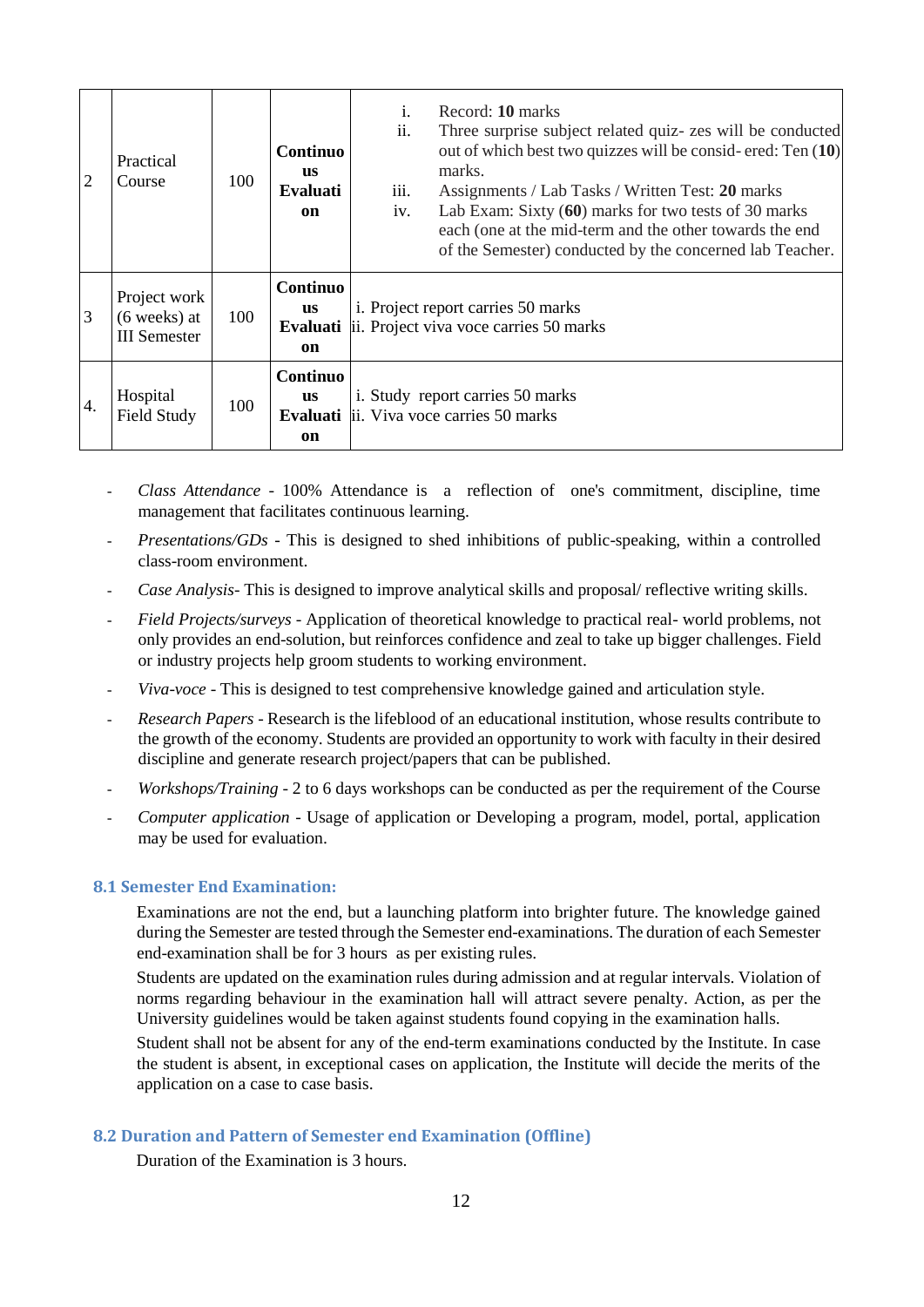A. The following shall be the structure of question paper for courses with Case Studies

|    | <b>S.No. Pattern</b>                                                                        | <b>Marks</b>                |
|----|---------------------------------------------------------------------------------------------|-----------------------------|
| 1. | Section A: Five one-page answer questions (Five out of Eight questions)<br>to be answered). | $5 X 2 marks = 10 marks$    |
| 2. | Section B : Five Essay type questions (either or choice Questions from<br>each UNIT)        | $5 X 6 marks = 30$<br>marks |
| 3. | Section C : One Case let (not more than 200 words)                                          | $1X10 = 10$ marks           |
|    | <b>Total</b>                                                                                | 50 marks                    |

### B. The following shall be the structure of question paper for courses with numerical problems.

| S.No. | <b>Pattern</b>                                      | <b>Marks</b> |
|-------|-----------------------------------------------------|--------------|
|       | Section A : Five questions (both theory / problems) | 5X 4 marks   |
|       | (Five out of Eight questions to be answered).       | $= 20$ marks |
|       | Section B: Problems/Theory questions                | 5 X 6 marks  |
|       | (Five out of Eight questions to be answered)        | $=$ 30 marks |
|       | <b>Total</b>                                        | 50 marks     |

**Note : If the end exams are on- line, the duration and pattern of examination will be decided by the University and will be communicated to the students.**

# **End Term Examination - General Marking Criteria**

| <b>Well Below</b> | $(0-20\%)$  | Little or no relevant material presented. Unclear or unsubstantiated       |  |  |  |  |
|-------------------|-------------|----------------------------------------------------------------------------|--|--|--|--|
| <b>Expectatio</b> |             | arguments with very poor accuracy and understanding. Little evidence       |  |  |  |  |
| <b>ns</b>         |             | of achievement of the relevant stated learning outcomes of the course      |  |  |  |  |
|                   |             | unit.                                                                      |  |  |  |  |
|                   |             |                                                                            |  |  |  |  |
| <b>Below</b>      | $(20-40\%)$ | Reveals a weak understanding of fundamental concepts with no critical      |  |  |  |  |
| <b>Expectatio</b> |             | analysis. Produces answers which may contain factual and/or                |  |  |  |  |
| <b>ns</b>         |             | conceptual inadequacies. Provides poorly written answers that fail to      |  |  |  |  |
|                   |             | address the question, or answers that are too brief to answer the question |  |  |  |  |
|                   |             | properly. Provides solutions to calculative questions that demonstrate     |  |  |  |  |
|                   |             | inadequate analytical skills.                                              |  |  |  |  |
|                   |             |                                                                            |  |  |  |  |
| <b>Meets</b>      | $(40-60\%)$ | Demonstrates good understanding of the material. Shows a basic             |  |  |  |  |
| <b>Expectatio</b> |             | knowledge of relevant literature but draws mainly on lecture material.     |  |  |  |  |
| ns                |             | Addresses the questions and demonstrates reasonable writing skills         |  |  |  |  |
|                   |             | with some ability to structure the material logically. Provides solutions  |  |  |  |  |
|                   |             | to calculative questions that demonstrate good analytical skills.          |  |  |  |  |
| <b>Exceeds</b>    | $(60-80\%)$ | Demonstrates an ability to integrate the concepts introduced and applies   |  |  |  |  |
| <b>Expectatio</b> |             | them to problems with some evidence of critical analysis. Shows            |  |  |  |  |
| <b>ns</b>         |             | evidence of reading beyond lecture notes that is appropriately analyzed    |  |  |  |  |
|                   |             | and evaluated. Provides clear and competent answers to the questions,      |  |  |  |  |
|                   |             | well written. Clearly presents solutions to calculative questions and      |  |  |  |  |
|                   |             | demonstrates very good analytical skills.                                  |  |  |  |  |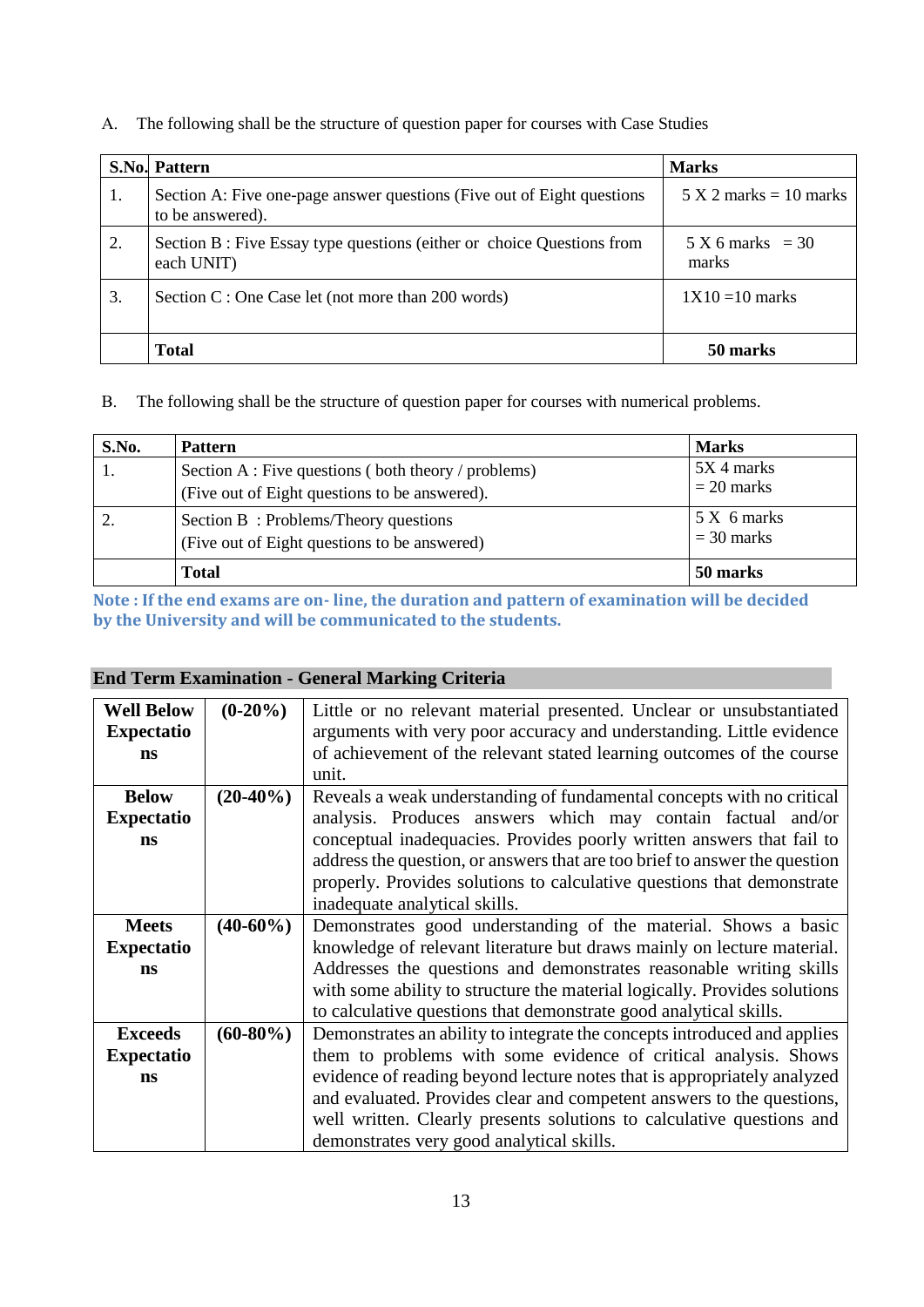| <b>Well Above</b> | $(80 -$ | Demonstrates the ability to evaluate concepts and assumptions             |  |  |  |
|-------------------|---------|---------------------------------------------------------------------------|--|--|--|
| <b>Expectatio</b> | $100\%$ | critically and to thoughtfully apply concepts to problems. Demonstrates   |  |  |  |
| ns                |         | independent thinking and insight into theoretical issues. Shows           |  |  |  |
|                   |         | evidence of extensive reading beyond the lecture notes and the ability    |  |  |  |
|                   |         | to synthesize and integrate the relevant literature. Writes well and      |  |  |  |
|                   |         | structures the response so as to provide a succinct, coherent and logical |  |  |  |
|                   |         | answer. Clearly presents solutions to calculative questions and           |  |  |  |
|                   |         | demonstrates excellent analytical skills.                                 |  |  |  |

The assessments are designed with an objective to achieve the following outcomes:

|                 | <b>Transferable and Employability skills</b>                              |  |  |  |  |
|-----------------|---------------------------------------------------------------------------|--|--|--|--|
|                 | Know how to use online learning resources: G-Learn, online journals, etc. |  |  |  |  |
| 2               | Communicate effectively using a range of media                            |  |  |  |  |
| 3               | Apply teamwork and leadership skills                                      |  |  |  |  |
| $\overline{4}$  | Find, evaluate, synthesize $\&$ use information                           |  |  |  |  |
| $5\overline{)}$ | Analyze real world situation critically                                   |  |  |  |  |
| 6               | Reflect on their own professional development                             |  |  |  |  |
| $\overline{7}$  | Demonstrate professionalism & ethical awareness                           |  |  |  |  |
| 8               | Apply multidisciplinary approach to the context                           |  |  |  |  |

#### **9.0 VIVA-VOCE:**

Year end viva-voce will be arranged at First Year. The contents, marks and the composition of Board of each Viva-Voce shall be as follows. The Viva voce will be conducted on the course studied during the year carrying **100 marks**.

#### *Semester end Viva- voce examination/ Board will consist of:*

| Class Coordinator / PGP Chair         | - Convener |
|---------------------------------------|------------|
| One senior Faculty from the Institute | - Member   |
| Director Nominee                      | - Member   |

# *For summer Internship Project Viva /Internship Seminar/ Presentation: The evaluation board will consist of:*

| Director/or Nominee                                                |          | - Member   |
|--------------------------------------------------------------------|----------|------------|
| Institute Project Guide                                            | - Member |            |
| One External Professor/one Senior Executive from Industry - Member |          |            |
| Class Coordinator / Programme Chair                                |          | - Convener |

#### **10.0 EVALUATION GRIEVANCE REDRESSAL PROCEDURE**

#### **( Subject to change from time to time)**

As per GITAM University Rules with effect from 2019 admitted batch, there is a double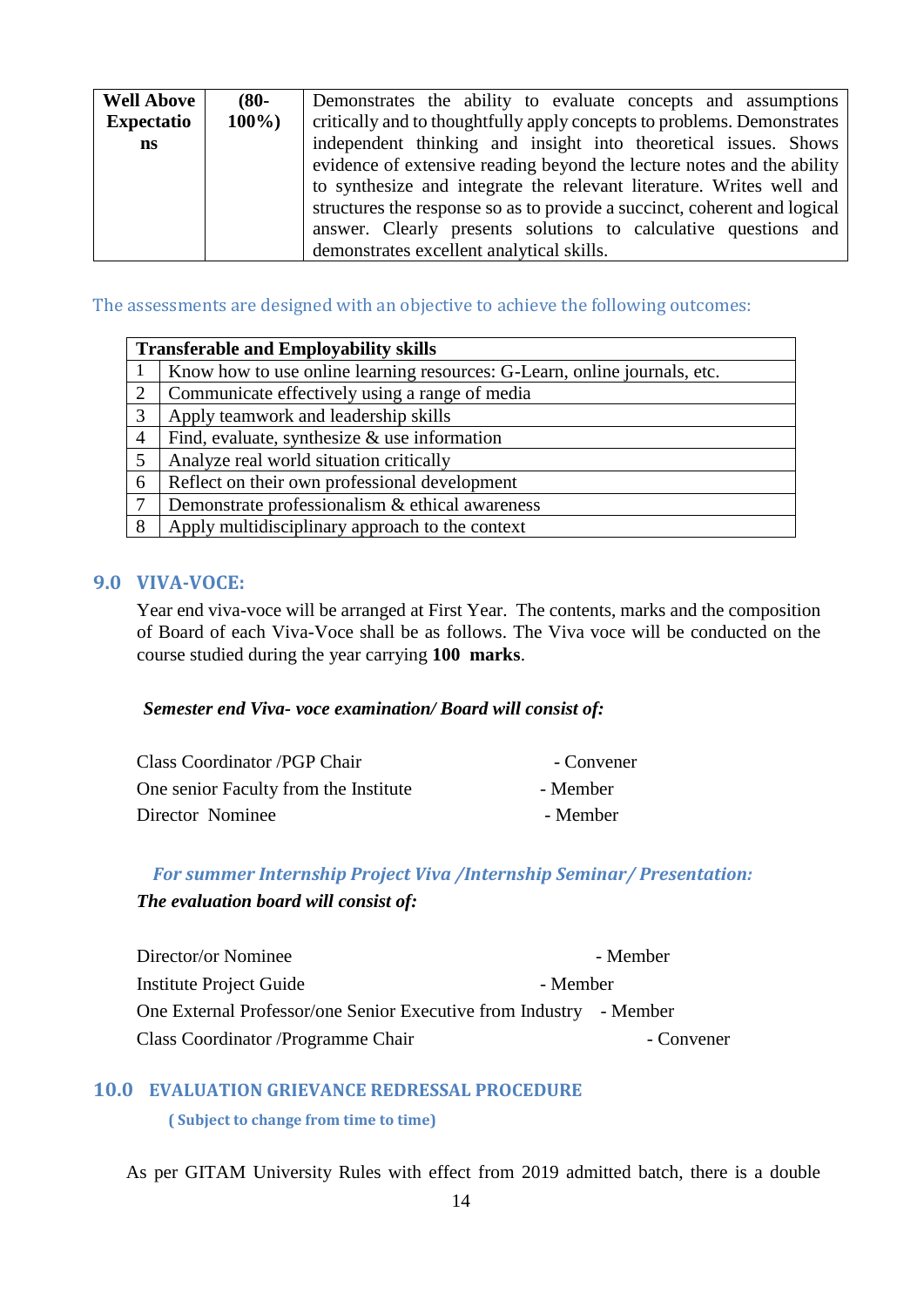evaluation for End examination of all PG Courses.

- A student who has secured "F" grade in project work report/viva voce shall have to improve his/her report and reappear for viva voce of project work at the time of special examination to be conducted in the summer vacation.

- 1.1. Retotaling of the theory answer script of the semester-end examination is permitted on request by the student by paying the prescribed fee within one week after the announcement of the results.
- **1.2.** Revaluation of the theory answer scripts of the semester-end examination is permitted on request by the student in case of Single Valuation by paying the prescribed fee within one week after the announcement of the result.

# **1.3. Provision for Answer Book Verification & Challenge Evaluation:**

- 12.1 Suppose a student is not satisfied with his/her grade after revaluation. In that case, the student can apply for, answer book verification on payment of a prescribed fee for each course within one week after the announcement of revaluation results.
- 12.2 After verification, if a student is not satisfied with revaluation marks/grade awarded, he/she can apply for challenge valuation within one week after the announcement of answer book verification result/ two weeks after the announcement of revaluation results, which will be valued by the two examiners i.e., one Internal and one External examiner in the presence of the student on payment of prescribed fee. The challenge valuation fee will be returned, if the student is succeeded in the appeal with a change for a better grade.

#### **12. SUPPLEMENTARY EXAMINATION**

12.1 The odd semester supplementary examinations will be conducted on daily basis after conducting regular even semester examinations in April/May.

12.2 The even semester supplementary examinations will be conducted on daily basis after conducting regular odd semester examinations during Oct/Nov.

12.3A student who has completed his/her period of study and still has "F" grade in final semester courses is eligible to appear for Special Examination normally held during summer vacation.

#### **13. Promotion to the Next Year of Study**

- a. A student shall be promoted to the next academic year only if he/she completes the academic requirements of **60%** of the credits till the previous academic year.
- b. Whenever there is a change in syllabus or curriculum he/she has to continue the course with new regulations after detention as per the equivalency established by the BoS to continue his/her further studies.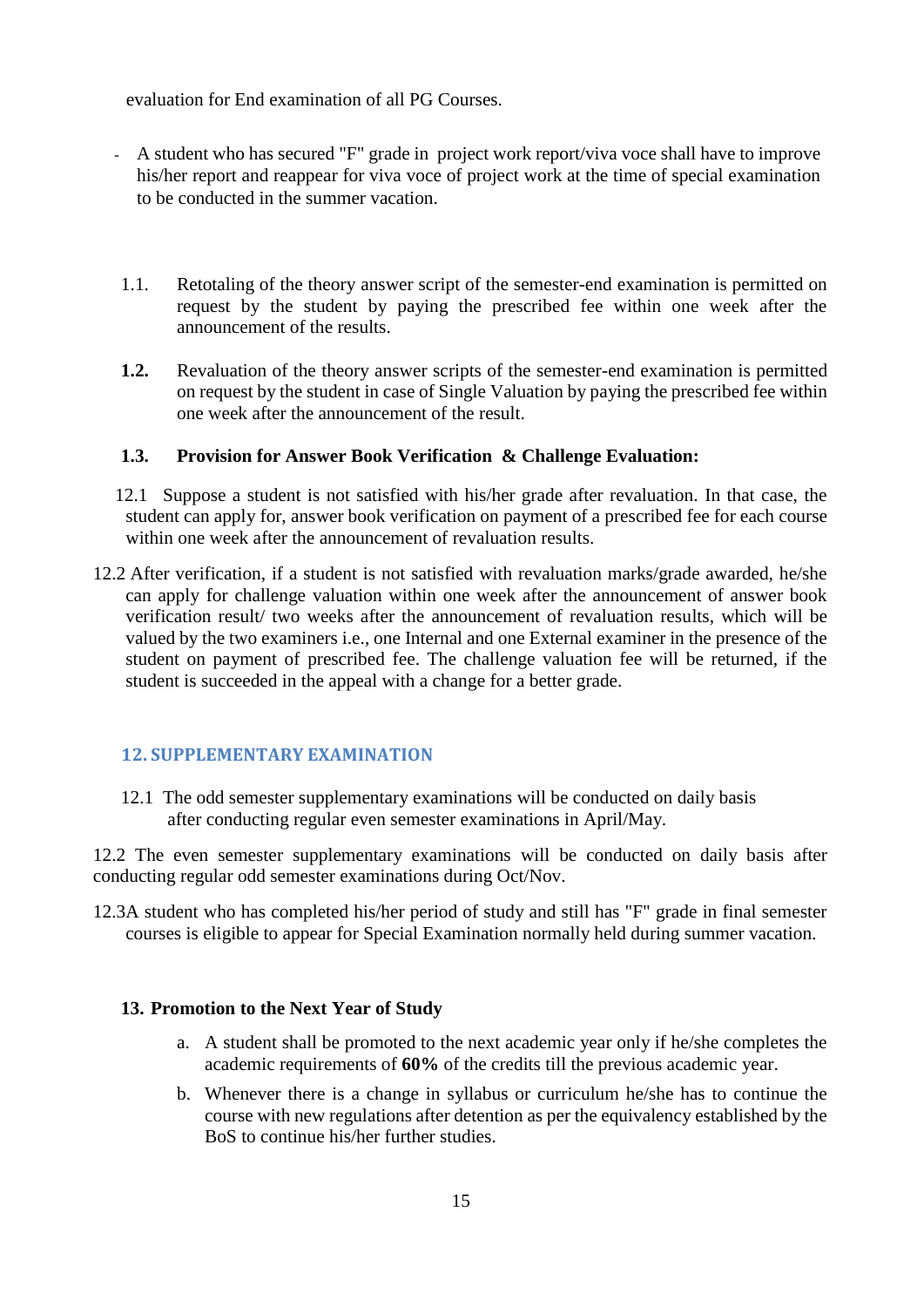#### **13.0 BETTERMENT OF GRADES**

Students who secured second class or pass who wish to improve their grades will be permitted to improve their grades at the end the program.

- 1. Students who have passed all the courses of a program within the stipulated period of study and who have obtained a Pass or Second Class only are eligible for Betterment of Grades.
- 2. Candidates who have already secured First Class or First Class with Distinction are not eligible for betterment of Grades.
- 3. Candidates who have completed the programme of study beyond the stipulated period of study i.e. through Special examinations or subsequently, are not eligible for betterment of Grades.
- 4. Betterment of Grades is permitted only through appearance of the theory examinations.
- 5. Betterment of Grades is permitted only once, at the end of the program of study, simultaneously along with Special examinations.
- 6. Candidates can appear for betterment at one course/subject per trimester, for the number of semesters they have studied. A fourth semester MBA student can appear for betterment in any **FOUR** courses/subjects. The rules & regulations framed by the University from time to time shall be applicable.
- 7. The better Grade secured either in the first or betterment appearance shall be considered as the final Grade.
- 8. New Grade Card/PC shall be issued to candidates who have improved their Grades/Class after submitting the old Grade Card/PC.
- 9. The date, month and year of the declaration of betterment result shall be printed on the Grade Card/PC
- 10. Betterment marks shall not be taken into consideration for award of ranks, prizes, and medals.
- 11. Candidates have to pay a betterment fee as prescribed by the University.

#### **14.Repeat Continuous Evaluation:**

- 1.1. A student who has secured 'F' grade in a theory course shall have to reappear at the subsequent examination held in that course. A student who has secured 'F' grade can improve continuous evaluation marks up to a maximum of 50% by attending special instruction classes held during summer.
- 1.2. A student who has secured 'F' grade in a practical course shall have to attend Special Instruction classes held during summer.
- 1.3. A student who has secured 'F' grade in a combined (theory and practical) course shall have to reappear for theory component at the subsequent examination held in that course. A student who has secured 'F' grade can improve continuous evaluation marks up to a maximum of 50% by attending special instruction classes held during summer.
- 1.4. The RCE will be conducted during summer vacation for both odd and even semester students. A can student can register a maximum of 4 courses. Biometric attendance of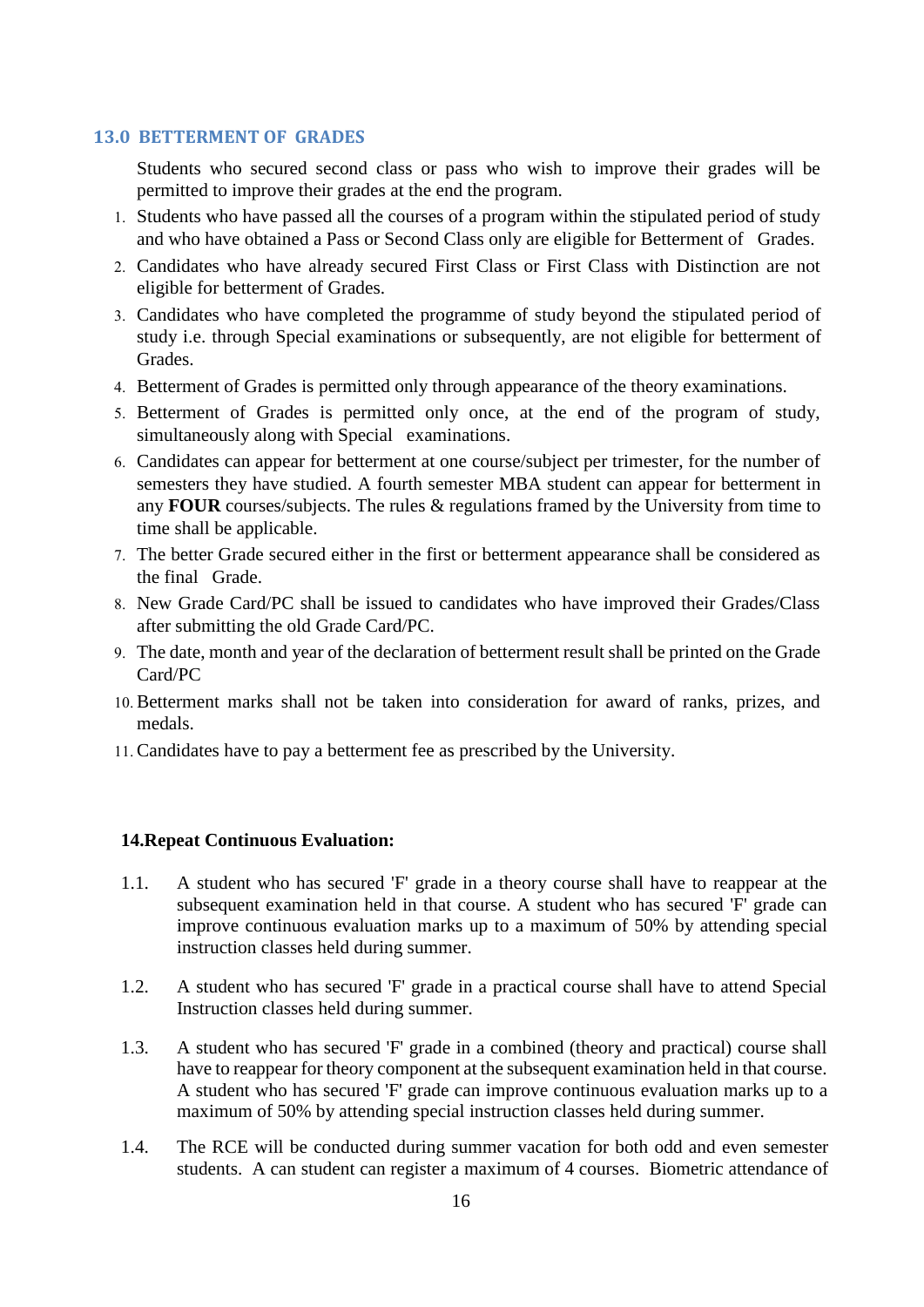these RCE classes has to be maintained. The maximum marks in RCE be limited to 50% of Continuous Evaluation marks. The RCE marks are considered for the examination held after RCE except for final semester students.

- 1.5. RCE for the students who completed course work can be conducted during the academic semester. The student can register a maximum of 4 courses at a time in slot of 4 weeks. Additional 4 courses can be registered in the next slot.
- 1.6. A student is allowed to Special Instruction Classes (RCE) 'only once' per course.

### 15.Grades and grading system

GITAM follows the mixed mode of evaluation procedure viz., absolute and relative grading system. At the end of the semester, a student is assigned a 'Letter Grade' for each course in which they are enrolled, based on their performance in all of the course's evaluations during the semester. The letter grade and its corresponding 'Grade Point' represent the outcomes of qualitative and quantitative assessments of a student's performance in a course. The grades and grade points in each system are detailed in the following sections.

### **5.1**Absolute Grading (No. of students are not exceeding 20 in any course)

In the Absolute grading system(AG), the marks earned by the student falls within one of the range as given in section 9.2, and each range is assigned a letter grade. For example, if the student earns 72 marks in a course, then the student will secure an 'A' grade in that course. AG will be adopted for the following courses.

- 1. Theory courses for student strength less than 21
- 2. Theory and practical (combined )courses for student strength less than 21
- 3. Lab/Practical courses
- 4. Project courses
- 5. Internship courses
- 6. Skill development courses
- 7. Audit/Mandatory courses
- 8. In any course, if the student's strength is less than or equal to 20.

#### 9.1.1 Grade points and symbols in absolute grading

A final letter grade will be awarded in each course at the end of the semester based on the student performance during a given semester. The letter grades and the corresponding grade points are as given below.

| S.No. | Grade             | <b>Grade Points</b> | <b>Absolute Marks/Remarks</b> |
|-------|-------------------|---------------------|-------------------------------|
|       | $O$ (Outstanding) | 10                  | 90 and above                  |
| 2.    | $A+$ (Excellent)  |                     | 80-89                         |
| 3.    | A (Very Good)     | 8                   | 70-79                         |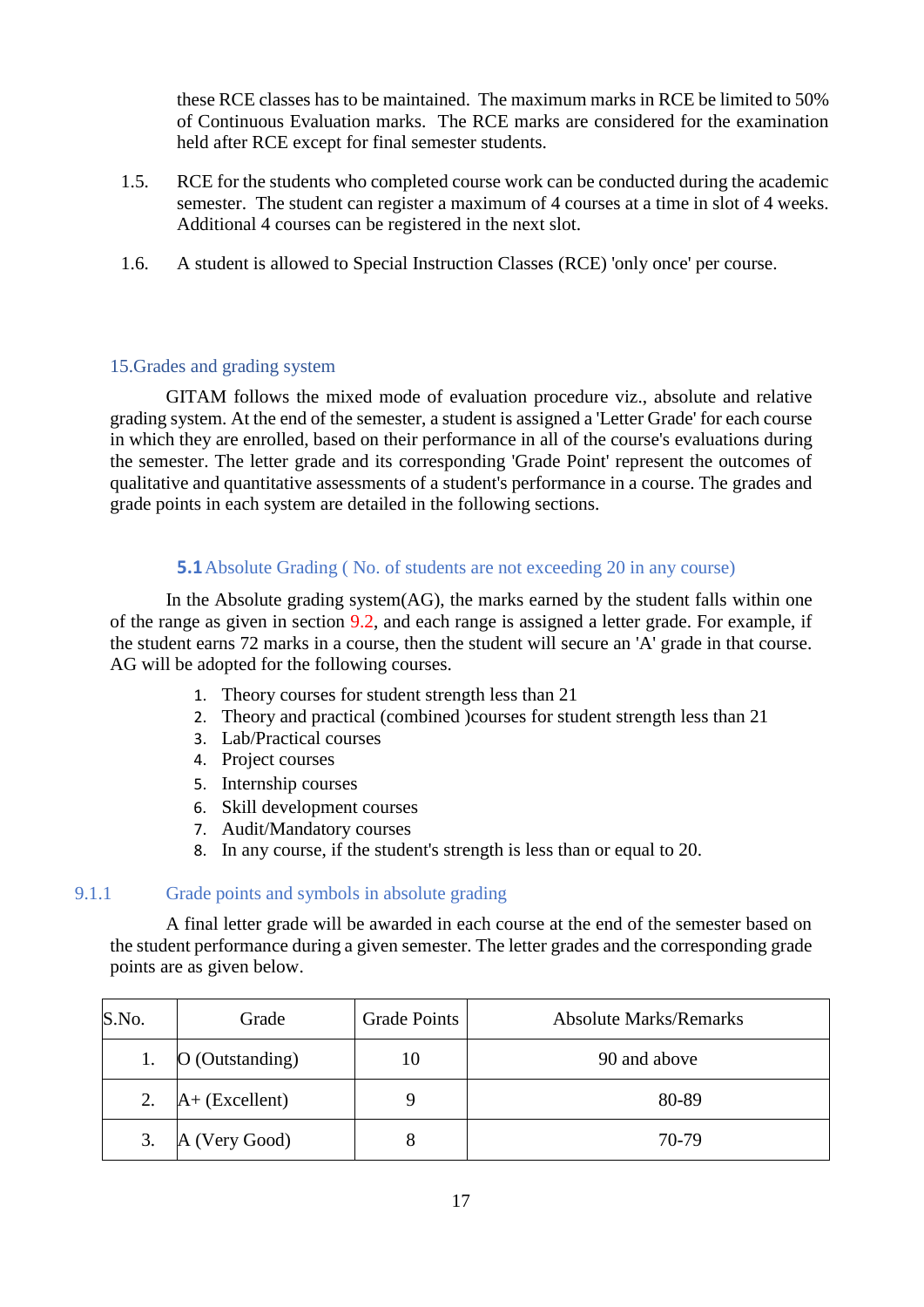| 4.  | $B+$ (Good)       | 7              | $60 - 69$                                                         |
|-----|-------------------|----------------|-------------------------------------------------------------------|
| 5.  | B (Above Average) | 6              | 50-59                                                             |
| 6.  | $C$ (Average)     | 5              | 45-49                                                             |
| 7.  | $P$ (Pass)        | $\overline{4}$ | 40-44                                                             |
| 8.  | $F$ (Fail)        | $\overline{0}$ | Less than 40 for Theory and Less than 50<br>for Practical/Project |
| 9.  | Ab (Absent)       | <b>NA</b>      |                                                                   |
| 10. | <sub>S</sub>      | <b>NA</b>      | Satisfactory for Non graded courses                               |
| 11. | $\bf U$           | <b>NA</b>      | Unsatisfactory for Non graded courses                             |
| 12. |                   | <b>NA</b>      | <b>Incomplete</b> (Only for project/Internship)<br>courses)       |
| 13. | $\mathbb{R}$      | $\overline{0}$ | Insufficient attendance in the course                             |
| 14. | W                 | $\overline{0}$ | Withdrawal from the course                                        |

For awarding the grade, the total marks obtained by the student are "rounded-up" to the next integer. A student who earns a minimum of four(4) grade points (P grade) in a course is declared to have completed the course.

#### **5.2**Relative Grading ( No. of students are exceeding 20 in any course)

In the relative grading system(RG), grades are given based on the other students' scores in the same class. It indicates the academic standing/merit of the student in that class. Here, class means a cohort of students who are taught by the same faculty member and have undergone the same assessment pattern. RG overcomes problems encountered with AG, including a difficult or easy question paper setting, very strict or lenient evaluation etc. This evaluation procedure is adopted for theory and combined (Theory and practical) courses with a class strength greater than or equal to 21. The grades and grade points in the relative grading system are as given below.

# The class average mark ( $\mu$ ) is taken as the midpoint of 'B+ (Good)' grade, and relative to this and

depending on the sigma ( $\sigma$ , standard deviation) value, the other grades are finalised as given below.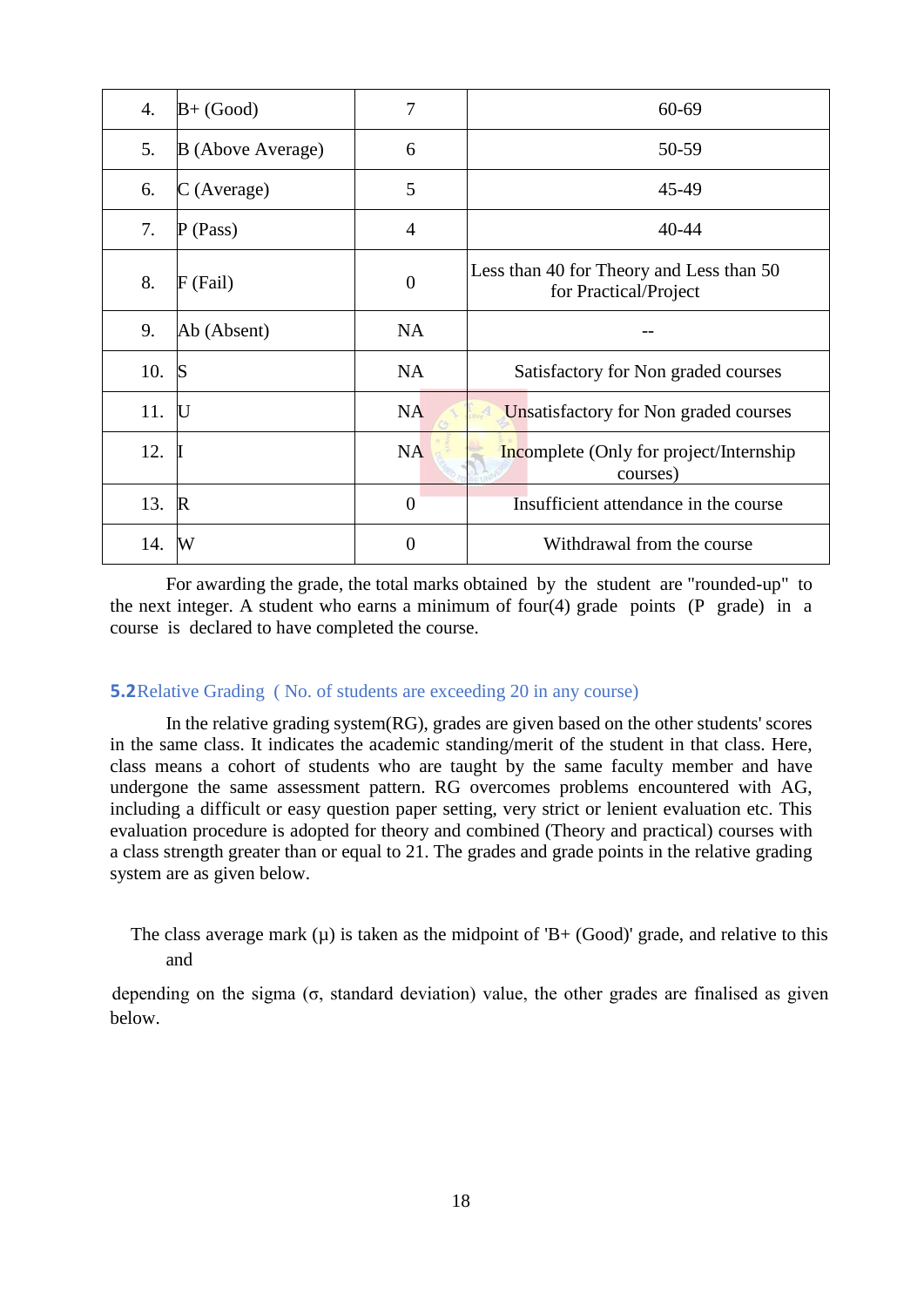| S.No. | Grade                   | Description                           | Grade Formula                                                     | Grade<br>Point   |
|-------|-------------------------|---------------------------------------|-------------------------------------------------------------------|------------------|
| 1.    | $\overline{O}$          | Outstanding                           | Total Marks $\geq (\mu + 1.5 \sigma)$                             | 10               |
| 2.    | $A+$                    | Excellent                             | $(\mu + 1.0 \sigma) \leq \text{Total Marks} < (\mu + 1.5 \sigma)$ | 9                |
| 3.    | A                       | Very Good                             | $(\mu + 0.5 \sigma) \leq \text{Total Marks} < (\mu + 1.0 \sigma)$ | 8                |
| 4.    | $B+$                    | Good                                  | $(\mu - 0.5 \sigma) \leq \text{Total Marks} < (\mu + 0.5 \sigma)$ | 7                |
| 5.    | $\mathbf{B}$            | <b>Above Average</b>                  | $(\mu - 1.0 \sigma) \le \text{Total Marks} < (\mu - 0.5 \sigma)$  | 6                |
| 6.    | $\overline{\mathsf{C}}$ | Average                               | $(\mu - 1.5 \sigma) \leq \text{Total Marks} < (\mu - 1.0 \sigma)$ | 5                |
| 7.    | $\mathbf P$             | Pass                                  | $(\mu - 2.0 \sigma) \leq \text{Total Marks} < (\mu - 1.5 \sigma)$ | $\overline{4}$   |
| 8.    | F                       | Fail                                  | Total Marks <max{ <math="">(\mu - 2.0 \sigma), 35 }</max{>        | $\boldsymbol{0}$ |
| 9.    | Ab                      | Absent                                | <b>NA</b>                                                         |                  |
| 10.   | S                       | Satisfactory for Non-graded courses   | <b>NA</b>                                                         |                  |
| 11.   | $\bf U$                 | Unsatisfactory for Non-graded courses | <b>NA</b>                                                         |                  |
| 12.   | $\mathbb{R}$            | Insufficient attendance in the course | $\theta$                                                          |                  |
| 13.   | W                       | Withdrawal from the course            | $\overline{0}$                                                    |                  |

# **5.3**Computing Grade point averages (SGPA, CGPA)

The procedure adopted for computing the grade point average for the semester and cumulative is as follows:

**Semester Grade point average (SGPA)** for a semester is calculated as:

∑nn CCCC\*GGCC

$$
SGPA = \frac{i i = 1}{\sum_{i=1}^{nn} cccc}
$$

where '*n*' is the number of courses taken by the student in a

semester. '*Ci*' represents the number of credits allotted to the course '*i*'.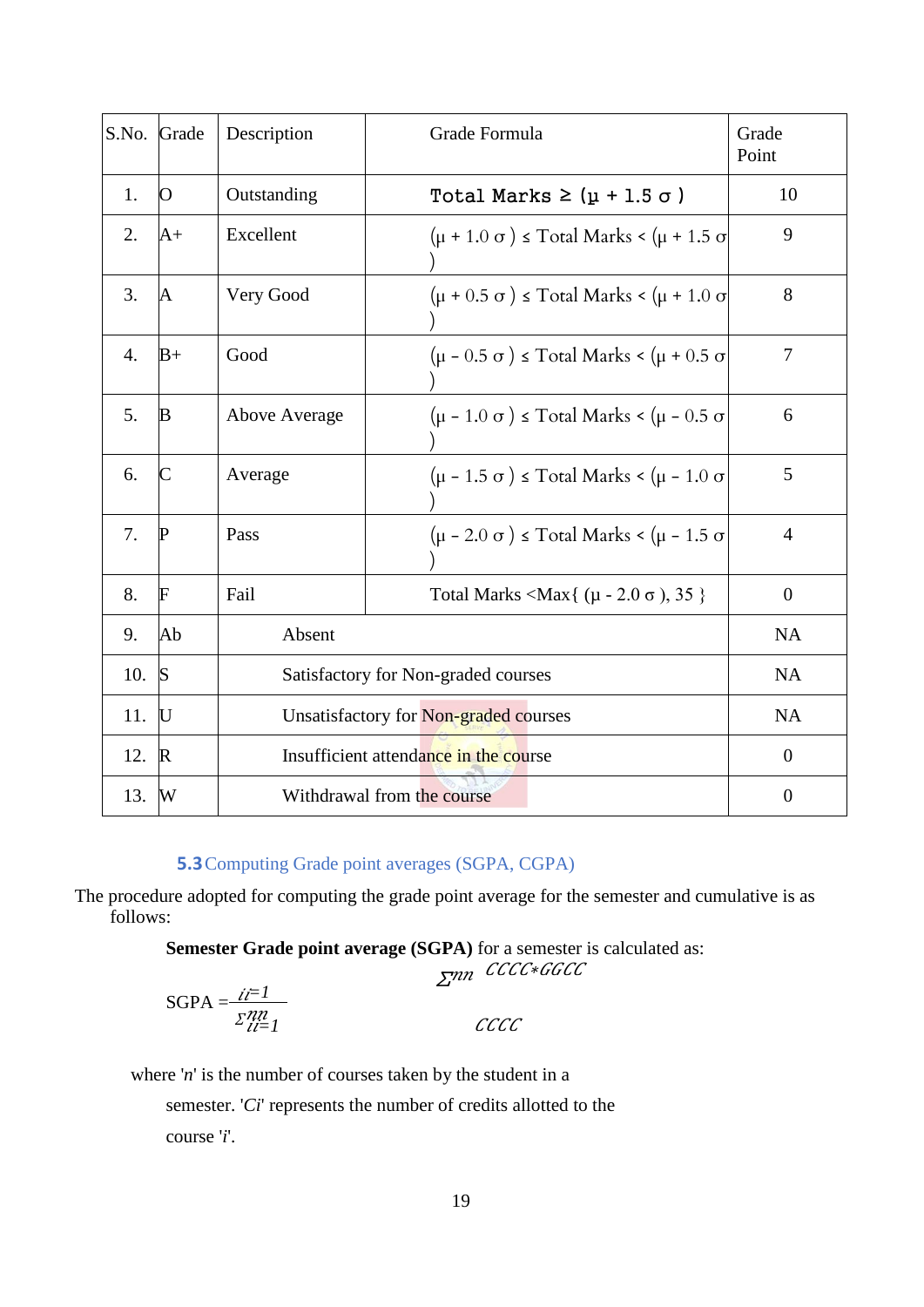'*Gi*' represents the grade points secured by the student in course '*i*'.

**Cumulative Grade Point Average (CGPA):** It is calculated as:

$$
\text{CGPA} = \frac{\text{ii}=1}{\text{I}} \qquad \text{m m} \text{ CCCC} * GGC
$$

where '*m*' is the number of courses graded to date.

'*Ci*' represents the number of credits allotted to the course '*i*'.

'*Gi*' represents the grade points secured by the student in course '*i*'.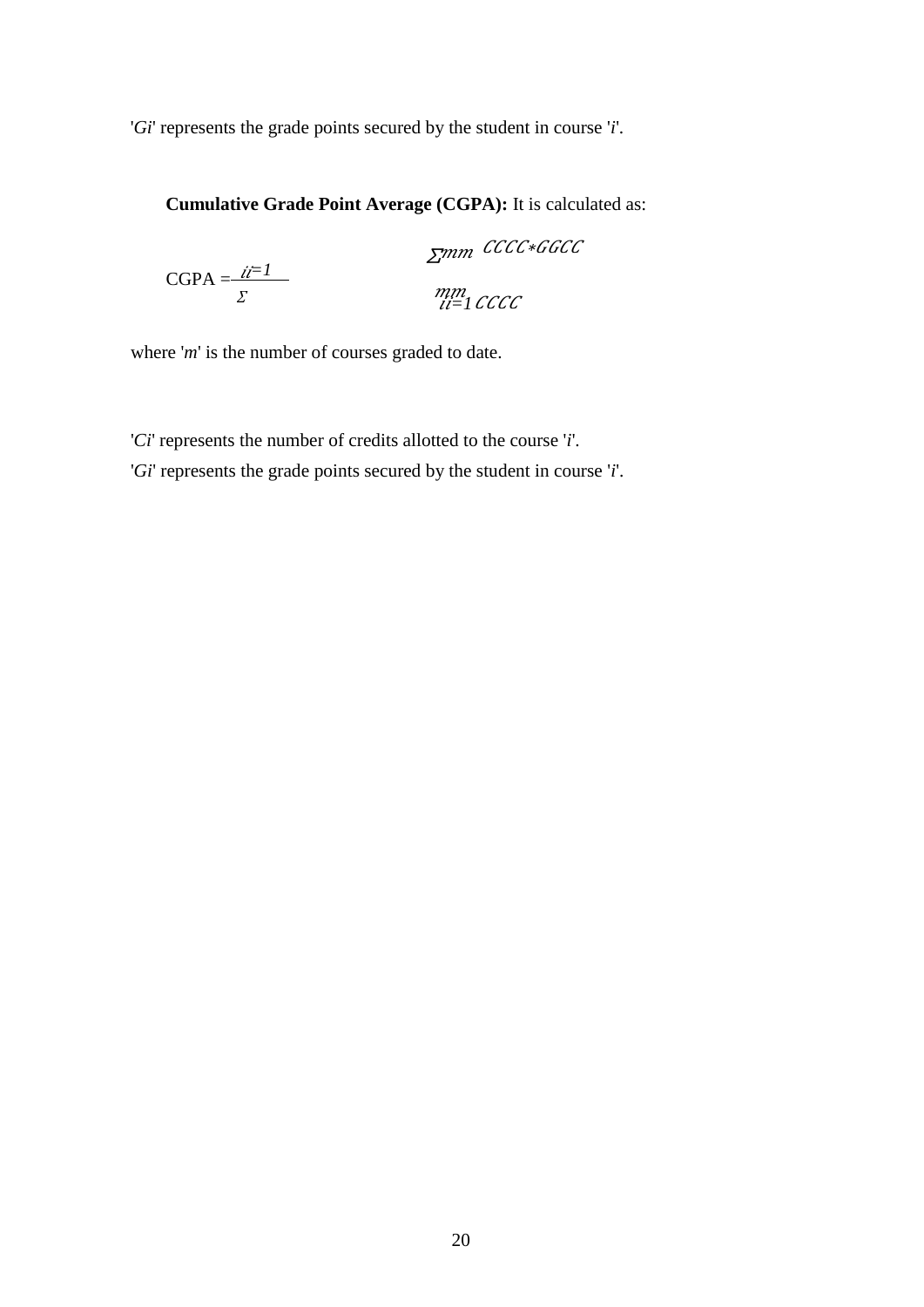#### **5.4**Award of class

The cumulative grade point requirement for the award of the class is as follows:

| <b>Class</b>                 | <b>CGPA</b><br>required |
|------------------------------|-------------------------|
| First-class with distinction | $\geq 8.0*$             |
| First-class                  | $\geq 6.5$              |
| Second class                 | $\geq 5.5$              |
| Pass class                   | $\geq 5.0$              |

\*In addition to the required CGPA of 8.0 or more, the student must have necessarily passed all the

#### Policy for Grades

#### 9.5.1 Incomplete (I) Grade

'I' grade is assigned if the student has any pending assessment components. The student can initiate the request through the Mentor, and an 'I' grade will be posted after receiving the recommendation from the HoD.

#### 9.5.2 Repeat (R) grade

'R' grade is assigned if the student has to repeat the course due to a shortage of attendance. The student has to re-register for the course in the subsequent semesters by paying the prescribed fees.

#### 9.5.3 Withdrawal (W) grade

'W' grade is assigned if the student has withdrawn from the course within twenty(20) working days of the semester.

#### **6** Evaluation system

The course faculty will announce the framework of evaluation. Typically, the components include (not limited to) Assignments, quizzes, presentations, fieldwork, report writing, module tests, viva voce, semester-end examination etc.

#### **6.1** Assessment Procedure

#### 10.1.1 Theory

Assessment of a student's performance in theory courses shall be based on two components: Continuous Evaluation (CE) for fifty (50) marks and Semester-end Examination(SEE) for fifty (50) marks.

Assessment in continuous evaluation is spread throughout the course duration. The Instructor defines the schedule of assessment and is typically based on Module tests, quizzes, assignments, etc.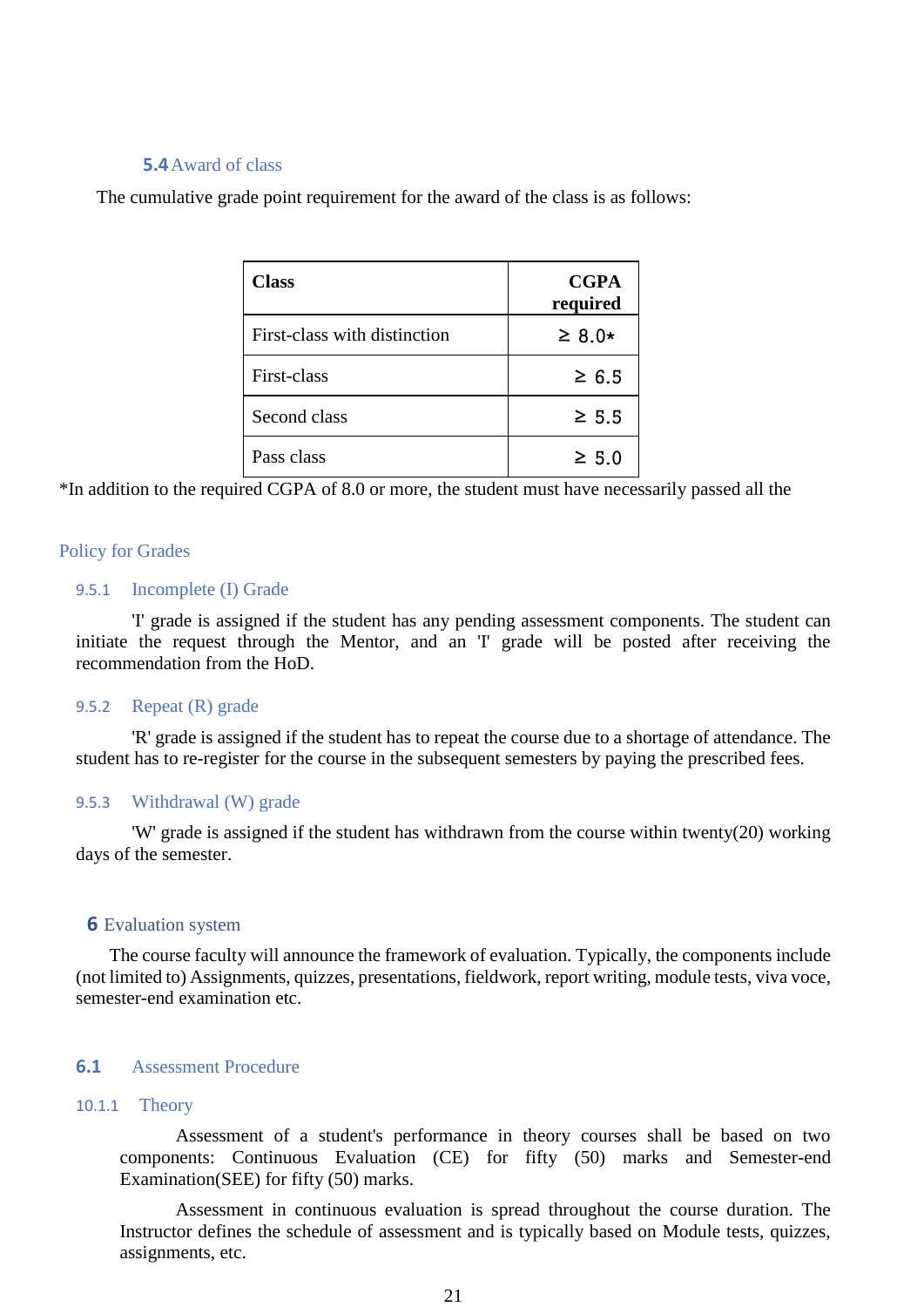#### 10.1.2 Practical

Practical courses are assessed under Continuous Evaluation for a maximum of 100 marks, and a student has to obtain a minimum of **50%** to secure a passing grade.

Assessment in practical courses comprises weightage given to components like data collection, experiments, observations, data analysis, presentation of results, and submission of record work.

#### 10.1.3 Combined Courses

For courses having both theory and practical components, 70% of the weightage will be for the theory component and 30% weightage for the practical component. The student will need to secure a passing grade in both components.

Assessment is carried out based on the criteria specified in sections 10.1.1 and 10.1.2 for both theory and practical components.

#### 10.1.4 Projects

Students can perform Project work individually or in a group (not exceeding four (4) members). Projects are assessed under continuous evaluation for 100 marks, and the student has to obtain a minimum of **50%** to complete the course successfully. Evaluation includes weightage for periodic reviews, reports and final viva voce.

#### 10.1.5 Internship

For internships, the student will submit a report on the successful completion of the training. Students are required to submit individual Internship reports. The Faculty will assess the submission, including checking for plagiarism and conducting a viva voce to assign the grade.

#### 10.1.6 Non-graded courses

Courses like Induction Program, Environmental Sciences, Indian Constitution, Essence of Indian Traditional Knowledge, etc., are assessed for 'satisfactory' or 'unsatisfactory'. No letter grade will be assigned for these courses. These courses may be either of "theory" type or "practical."

#### **6.2** Announcement of results

The Controller of Examinations (CoE) will announce the students' results at the end of each semester. Students will be able to access their grades in the Student Information System. If there is a requirement for a certified physical copy, students may request the Directorate of Evaluation.

#### **6.3** Withholding of Results

Results may be withheld if

- The student has any outstanding fees, fines or other charges to the department/ Institute/ School/ University
- Action arising out of malpractice is pending
- Action arising out of indiscipline is pending

#### **6.4** Grade appeals/ Re-totaling/ Re-evaluation

Appeal for Re-totaling / Re-evaluation of any theory answer script of the semester-end examination is permitted on request by the student subject to paying the prescribed fee within five(5)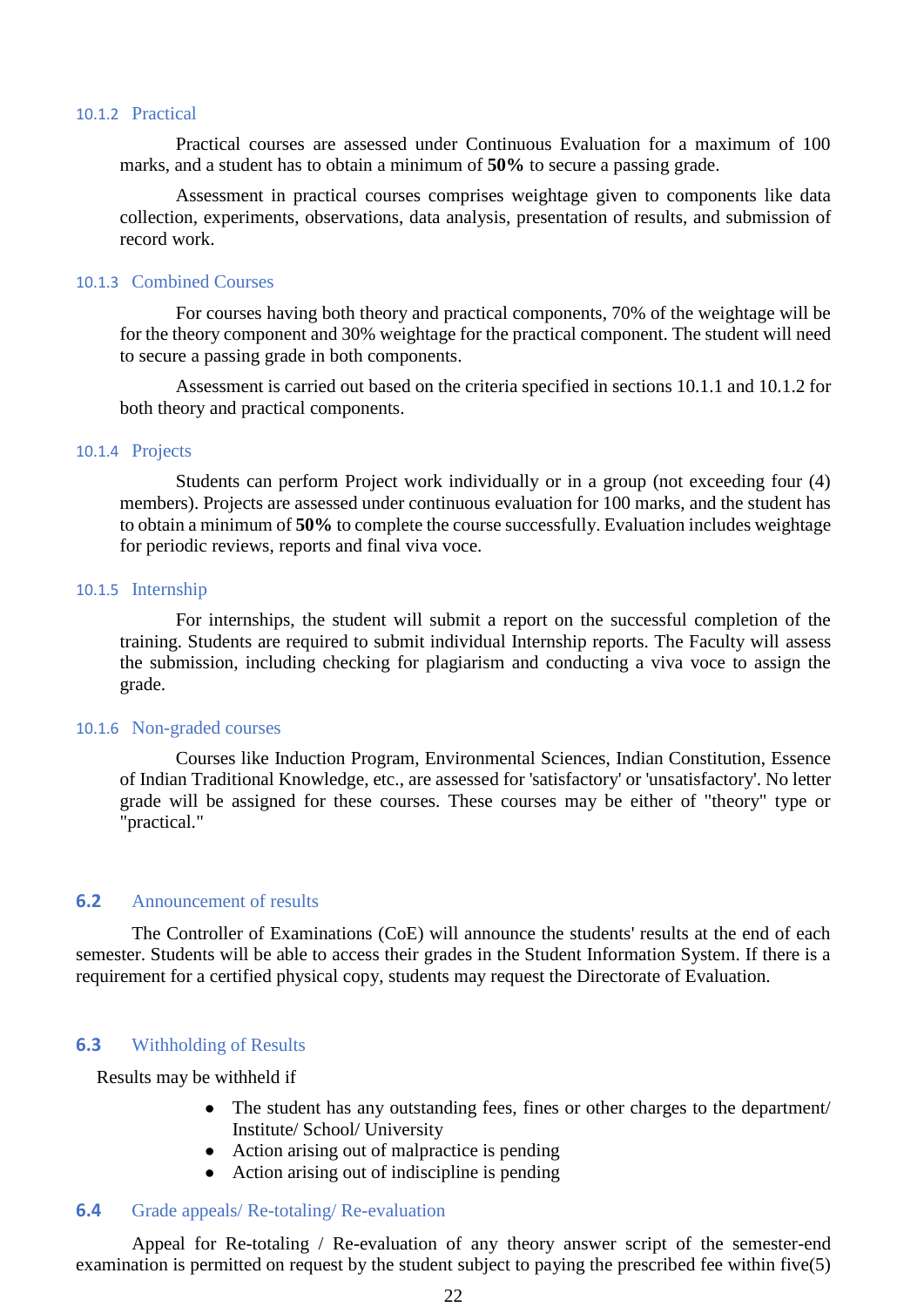working days after the announcement of the results.

#### **6.5** Viewing of Answer Script and Challenge Evaluation

Students who are not satisfied with the grade after revaluation can request a viewing of the semester-end answer script within five(5) working days after the announcement of revaluation results. After viewing, if a student is not satisfied with the valuation, they can challenge the valuation. The student should apply for challenge valuation within five working days after viewing the answer script. Under challenge evaluation, the answer script will be valued by two examiners. The outcome of the challenge evaluation will be used for the final grade. If there is an improvement in the final grade, the University will refund the charges(re-totalling, revaluation, viewing and challenge evaluation).

#### **6.6** Re-registration of courses

Students are permitted to re-register for the courses by paying the prescribed course fee in the following cases. The total number of credits a student can take in a semester shall not exceed 25.

#### 10.6.1 Failure to obtain a satisfactory grade

Students who have not obtained a passing grade can re-register for the backlog course the next time the course is offered in addition to their regular courses. There will be no exemption to the upper limit on the maximum number of credits(currently 25) the student can register.

#### 10.6.2 Betterment of Grades

A student whose CGPA is less than 6.5 can re-register for courses conducted during the summer term/next regular semester. In such a case, the student will be awarded the grade obtained in the re- registered course. The student can opt for the courses in the immediate summer after the course duration. The maximum number of courses they can re-register for is limited to the number of semesters of study.

#### 10.6.3 Securing 'R' Grade

If a student secures an 'R' grade, they have to re-register when the course is next offered.

### **16.0 THE TWINING MBA PROGRAMME IN UNIVERSITY OF NEBRASKA (UNO), OMAHA, USA.**

After fulfilling academic requirements of first year MBA at GIM, students of IMBA and MBA are eligible to study in UNO, the students would receive MBA from UNO. In this case the student has exit option at end of first year MBA and is only eligible to get marks statement for first year and not degree from GITAM University.

Twining MBA or MSIS programme in Central Michigan University (CMU), USA

After fulfilling the academic requirements of MBA first year at GIM, students of MBA with 4 year UG degree are eligible to study second year in CMU. After successful completion at CMU the student shall get MBA or MSIS from CMU. In this case the student has exit option at the end of first year MBA and is only eligible to get marks statement for first year and not degree from GITAM University.

Study abroad programme with University of Nebraska (UNO), Omaha, USA The students of BBA, IMBA or MBA can study their last trimester/ semester in UNO as part of student exchange programme. At the end of the programme, up on producing pass certificate equal number of UNO credits which otherwise earned in GIM, the student is eligible the award of degree from GITAM University.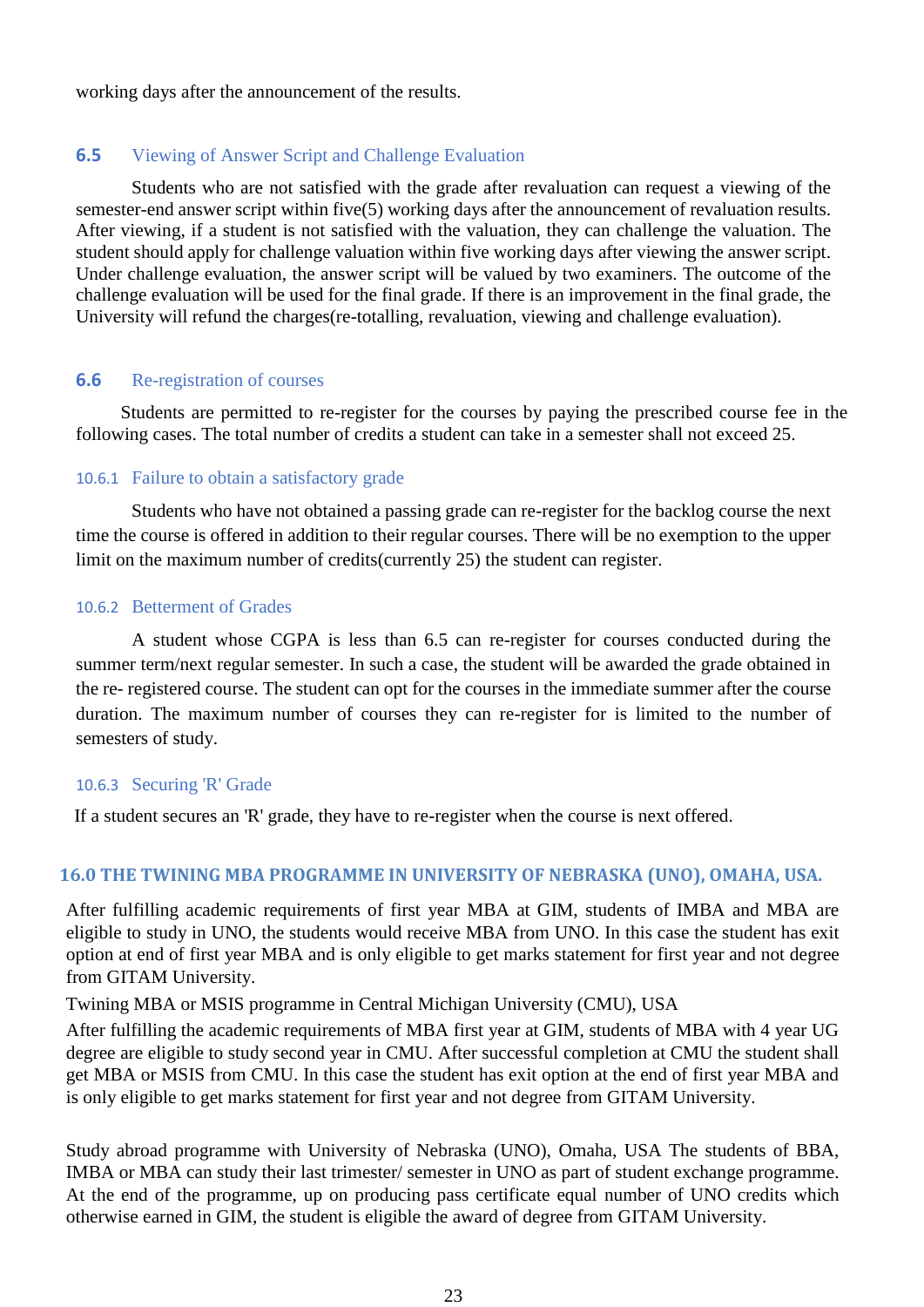#### **17.0 ELIGIBILITY FOR AWARD OF MBA DEGREE**

Programme of six-semester within two years. If due to some unavoidable circumstances that was not possible, a student may extend and complete the programme in not more than four years including study period. However such dispensation can only be approved by the Vice Chancellor, based on individual's application requesting dispensation and justifying the need.

A student shall be eligible for award of the MBA degree if they fulfill the following conditions.

- i) Registered and successfully completed all the courses and projects.
- ii) Successfully acquired the minimum required credits as specified in the curriculum within the stipulated time.
- iii) Has no dues to the Institute, Hostels, Libraries, NCC/NSS, etc. and, No disciplinary action is pending against them

#### **18.0 PEDAGOGY**

The class room pedagogy is customised by individual faculty to enhance the learning experience, which is dependent on the course and the degree of absorption by students. It has been proven that the degree of absorption is directly proportional to self-learning or preparedness before the classroom sessions and the interactions during the classes. Knowledge thus gained builds a strong long-lasting foundation. Typically class room pedagogy ranges from instructions, simulations, case discussions, role plays, etc. Simulations and case discussions are adopted extensively across the curriculum, to supplement class room instructions/lectures.

| S.No. | Code | <b>Level of</b><br>course | <b>Title of Course</b>                                   | <b>Theo</b><br><b>Practica</b><br>l<br>ry |                          | <b>Credits</b>          | <b>Internal</b><br>Assessment<br><b>Marks</b> | <b>External</b><br><b>Assessment</b><br><b>Marks</b> |
|-------|------|---------------------------|----------------------------------------------------------|-------------------------------------------|--------------------------|-------------------------|-----------------------------------------------|------------------------------------------------------|
| 1.    |      | Foundation                | <b>Essentials of Hospital</b><br>Management              | 3                                         | ۰                        | 3                       | 50                                            | 50                                                   |
| 2.    |      | Foundation                | <b>Quantitative Techniques</b><br>for Health Care        | 4                                         | ۰                        | 4                       | 50                                            | 50                                                   |
| 3.    |      | Foundation                | <b>Accounting for Health</b><br><b>Care Institutions</b> | 4                                         | $\overline{a}$           | $\overline{\mathbf{4}}$ | 50                                            | 50                                                   |
| 4.    |      | Core                      | <b>Basics of Healthcare</b><br>Environment               | 3                                         | $\overline{\phantom{a}}$ | 3                       | 50                                            | 50                                                   |

**Semester – I**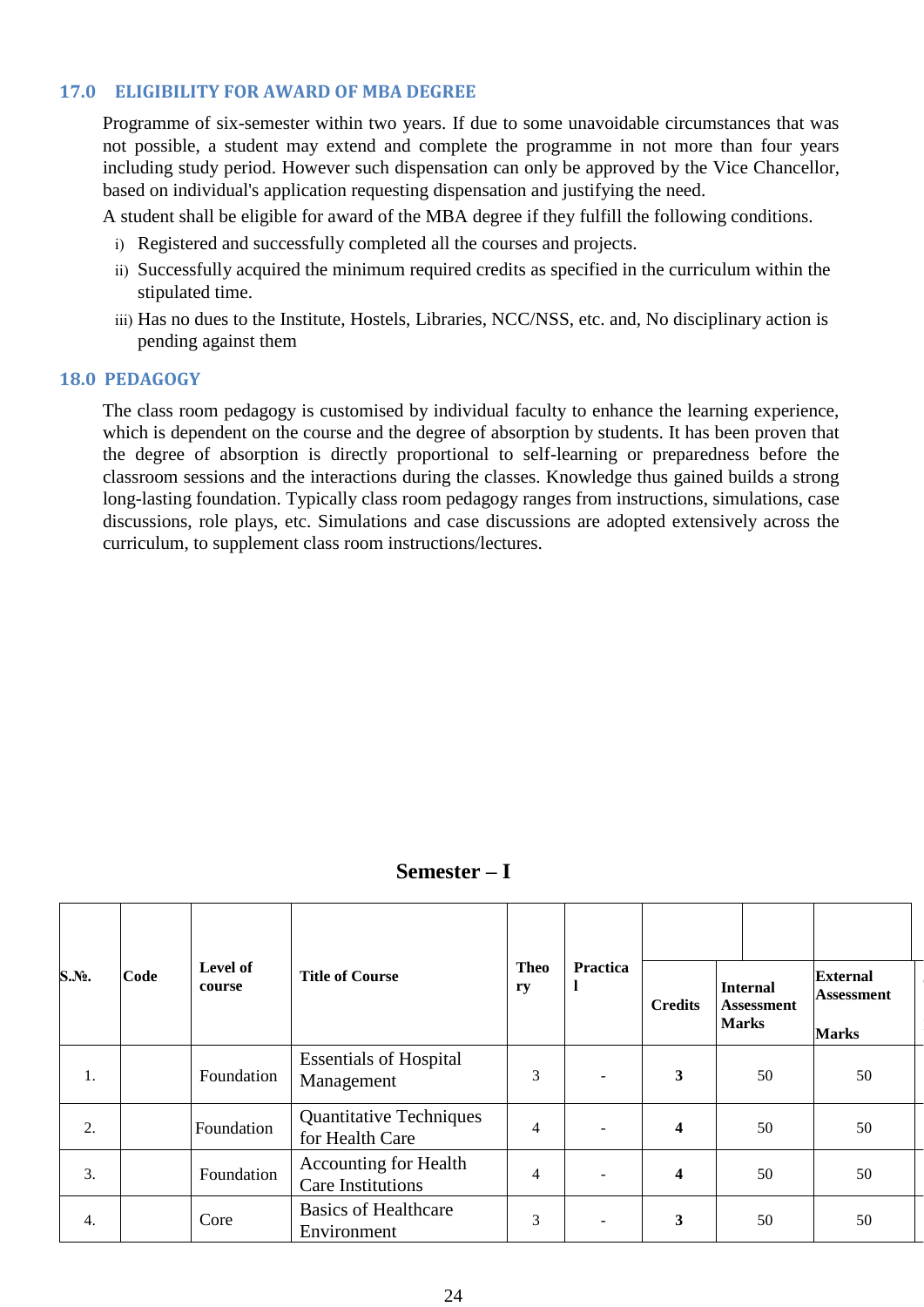| 5. | Core       | Human Anatomy,<br>Physiology, and Medical<br>Terminology                        | $\overline{4}$ |                | 4  | 50  | 50  |
|----|------------|---------------------------------------------------------------------------------|----------------|----------------|----|-----|-----|
| 6. | Foundation | <b>Business Communication</b>                                                   | 3              |                | 3  | 50  | 50  |
| 7. | Foundation | IT for Health Care<br>Institutions<br>$(100\% \text{ Internal})$<br>Assessment) | $\mathbf{2}$   | $\mathfrak{D}$ | 3  | 100 |     |
|    |            | <b>Hospital Field Study</b>                                                     |                |                | 2  | 100 |     |
|    |            | <b>Total</b>                                                                    | 23             | 02             | 26 | 500 | 300 |

**Key: T = Theory classes, P= Practical, SEE – Semester end evaluation, CA - Continuous assessment**

# **Pl insert the new syllabus with new format**

MBA (HC&HM) Semester 1

|  | <b>Course Code Course Title MHC 701</b>     |                  |                  | P        |   | S   |  |
|--|---------------------------------------------|------------------|------------------|----------|---|-----|--|
|  | <b>Essentials of Hospital</b><br>Management | 3                | 0                | $\Omega$ | 0 | O   |  |
|  | Course Owner Dr K V Sandhyavani             | Syllabus version |                  |          |   | 1.0 |  |
|  | Course Prerequisite(s)                      | Contact hours    |                  |          |   | 50  |  |
|  | Course Co-requisite(s)                      |                  | Date<br>Approved |          |   |     |  |
|  | Alternate Exposure                          |                  |                  |          |   |     |  |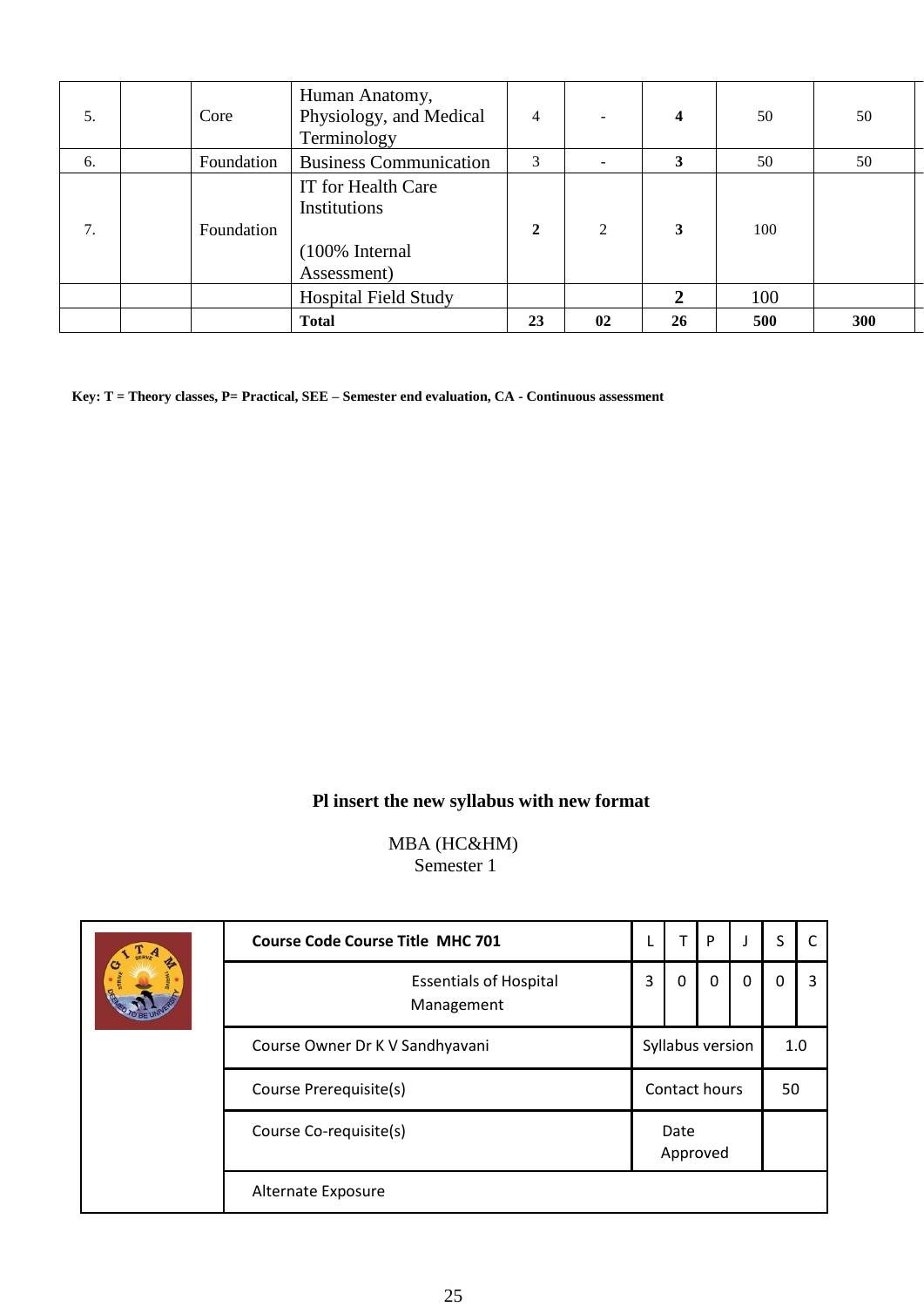*Hospital management is an important course with respect to the significance of hospitals in society. An understanding of the principles and functions of hospitals enables the hospital administrators to provide quality services to the patients and increase the ROIs as well. This course is designed with fundamentals of Hospital management and the essentials in hospital management. It introduces the concepts related to hospitals and management functions. It also introduces the structure of hospitals and the areas that need to be managed effectively to ensure the functioning of hospitals efficiently.*

### **Course Outcomes:**

- 1. To introduce the concepts related to hospitals and their evolution.
- 2. To impart knowledge about the principles of hospital management and organisation.
- 3. To familiarize students with the structure and departments in a hospital.
- 4. To demonstrate the various functions of hospital management
- 5. To understand the significance of quality of services in hospitals.

# **UNIT - I Title: Introduction to Hospitals and management No of Hours: 8**

Definition of Hospital; Evolution of hospitals; Classification of Hospitals- based on service or type of treatment, based on ownership, based on bed capacity; Definition and significance of hospital management; Principles of hospital management; Managerial functions in hospitals -Planning - organising -staffing -motivating- leading controlling; Operational Functions of hospitals - Medical services, Auxiliary services, Peripheral Services; Management Information systems in hospitals; Total Quality Management in Hospitals.

#### **Learning Outcomes:**

After completion of this unit, the student will be able to

- 1. Differentiate between different types of hospitals · L4
- 2. Examine the functions of hospitals · L3
- 3. Relate the principles of management to hospital management · L4

**Pedagogy tools:** Blended learning, Caselet, video lectures, self-reading, group discussions

# **UNIT - II Title: Organisation of Hospitals and Ward Management No of Hours: 8**

Hospital Planning and Designing- concept, principles and components of hospital planning, Factors influencing hospital planning; Wards - Types of Wards; Constituents of wards, Design factors; Ward Administration - Admission checklist, admission procedure, transfer of patients, Nursing administration sheet, Hygienic requirements inwards. Safety and security aspects of ward management.

| <b>Course Code Course Title MHC 701</b>     |                  | т | P |   | S   |   |
|---------------------------------------------|------------------|---|---|---|-----|---|
| <b>Essentials of Hospital</b><br>Management | 3                | 0 | 0 | 0 | 0   | 3 |
| Course Owner Dr K V Sandhyavani             | Syllabus version |   |   |   | 1.0 |   |
| Course Prerequisite(s)                      | Contact hours    |   |   |   | 50  |   |
| Course Co-requisite(s)                      | Date<br>Approved |   |   |   |     |   |
| Alternate Exposure                          |                  |   |   |   |     |   |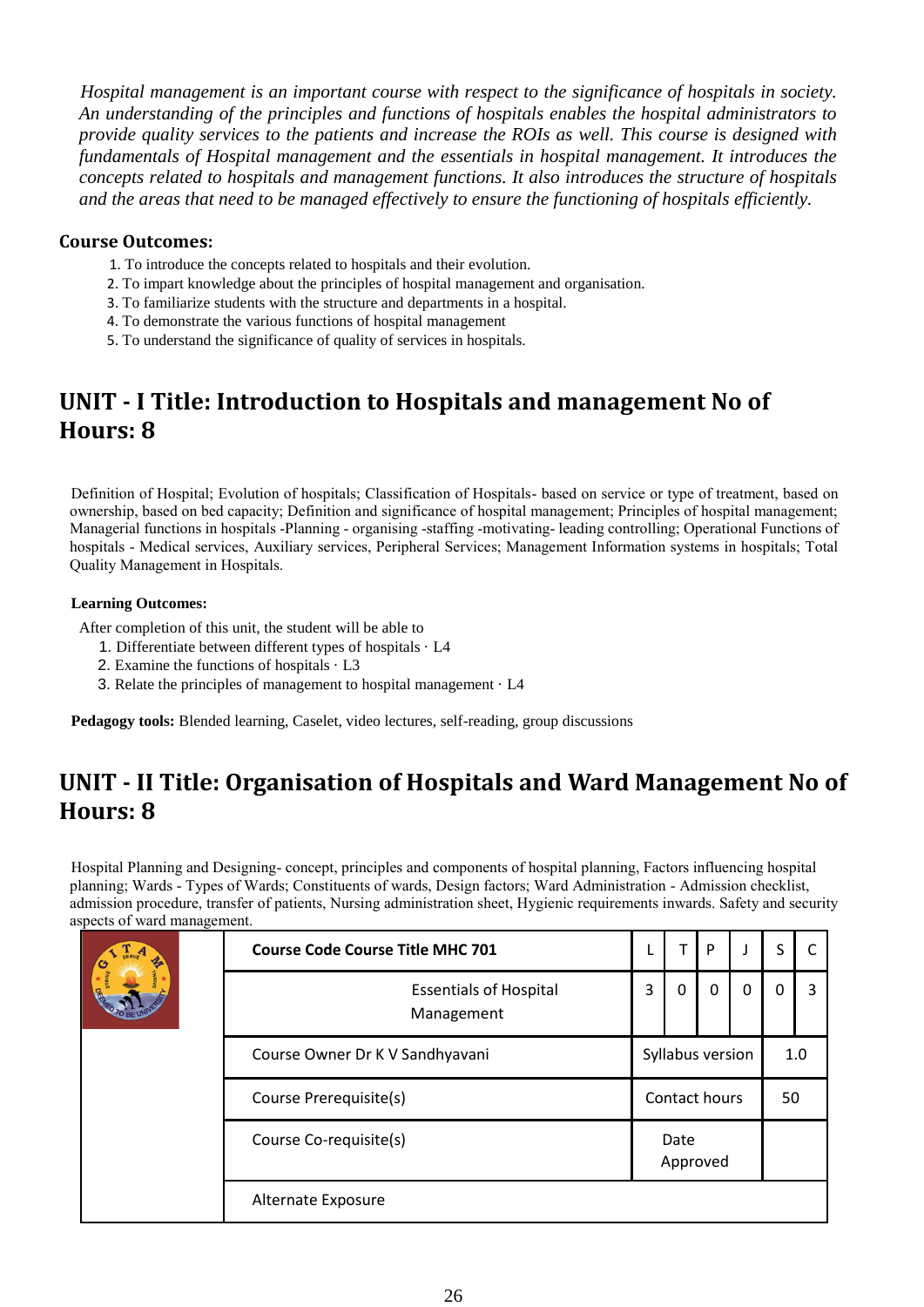#### **Learning Outcomes:**

After completion of this unit, the student will be able to

- 1. Examine the planning of hospitals ∙ L3
- 2. Organise and Manage wards in hospitals ∙ L4

**Pedagogy tools:** Blended learning, Caselet, video lectures, self-reading

# **UNIT - III Title: Management of clinical services No of Hours:**  14

Organisation and management of clinical services - Front office and out-patient services- front office and its functions, functions of out-patient services, clinical departments of out-patient services, Hospital planning for out-patient services; inpatient services- functions of in-patient services, Hospital design for in-patient services, Important factors in planning in-patient services; emergency services- Emergency management, disaster management, Role of Ambulance services, Functions of emergency department; operation theatres Functions of operation theatres, Planning and design for operation theatres;, Intensive care units- Functions for intensive care units, Planning and design for intensive care units; and super speciality services. Nursing services- Role of nursing services in quality patient care, role of nursing services in ward management, other important aspects of nursing services.

#### **Learning Outcomes:**

After completion of this unit, the student will be able to

- 1. Identify the functions of different Clinical services in hospitals ∙ L4
- 2. Examine the designing of the different clinical services in hospitals L3

**Pedagogy tools:** Blended learning, Caselet, video lectures, self-reading

# **UNIT - IV Title: Management of Ancillary & Support Services No of Hours: 14**

Imaging - Laboratory - Radiology &, Functions and planning of radiology & amp; Maternity Department; Blood bank - Functions and management of blood banks; dietary services - Medical records- Importance of medical records in hospitals, Policies and procedures of the medical records department; Mortuary. Housekeeping - Maintenance (Water, Electricity, Civil, Air conditioning, Lift)- waste disposal services - Pest control -transport- security. Central Sterilization Supply Department (CSSD) - Functions and planning considerations for CSSD; Biomedical engineering - functions and planning for engineering services; Pharmacy services- Functions of pharmacy, Location and layout of Pharmacy, Planning considerations of pharmacy.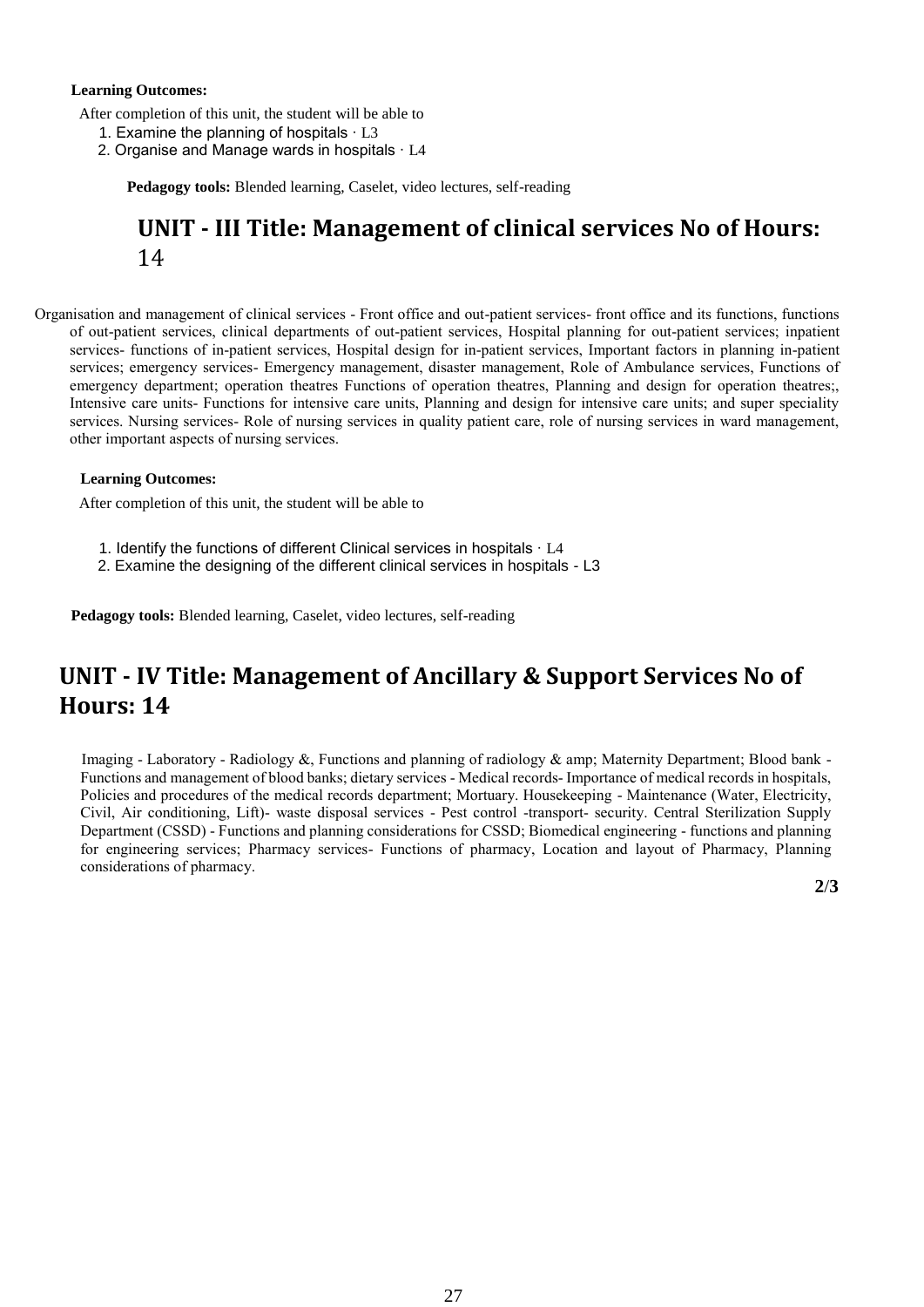| <b>Course Code Course Title MHC 701</b>     |                  | Т | P |   | S   |    |
|---------------------------------------------|------------------|---|---|---|-----|----|
| <b>Essentials of Hospital</b><br>Management | 3                | 0 | 0 | 0 | 0   | 3  |
| Course Owner Dr K V Sandhyavani             | Syllabus version |   |   |   | 1.0 |    |
| Contact hours<br>Course Prerequisite(s)     |                  |   |   |   |     | 50 |
| Course Co-requisite(s)                      | Date<br>Approved |   |   |   |     |    |
| Alternate Exposure                          |                  |   |   |   |     |    |

#### **Learning Outcomes:**

1. Identify the functions of different Ancillary and Support services in hospitals ∙ L4 2. Examine the designing of the different Ancillary and support services in hospitals - L3

**Pedagogy tools:** Blended learning, Caselet, video lectures, self-reading

# **UNIT - V Title: Ethical issues and trends in Hospital management**

# **No of Hours:** 6

Clinical Establishment Act Standards for Hospital; Ethical aspects of hospital management; Consumer protection act & amp; Medical negligence; Problems of management in Hospitals, Doctor-patient relationship; Conflicts and conflict management in hospitals.

#### **Learning Outcomes:**

After completion of this unit, the student will be able to

- 1. Familiarise and apply the guidelines for establishing a hospital ∙ L3
- 2. Analyse the ethical aspects in hospital management L4

**Pedagogy tools:** Blended learning, Caselet, video lectures, self-reading

#### **Textbook(s):**

1. Ramachandra D.L., Essentials of Hospital Management & Administration, Educreation Publishing, 2018

#### **Additional**

#### **Reading**

#### **Reference**

**Book(s):**

1. Seth B Goldsmith, Sc D JD, Principles of health care management: Foundations for a Changing Health Care System,

2nd Edition, Jones & Bartlet Publishers.

2. Dr S L Goel, Dr R Kumar, Hospital Administration & Management: Theory & Practice. Deep & Deep Publications Pvt. Ltd. New Delhi, 2007.

#### **Journal(s):**

- 1. Journal of Hospital Management and Health Policy
- 2. Journal of Healthcare management
- 3. Journal of Health Management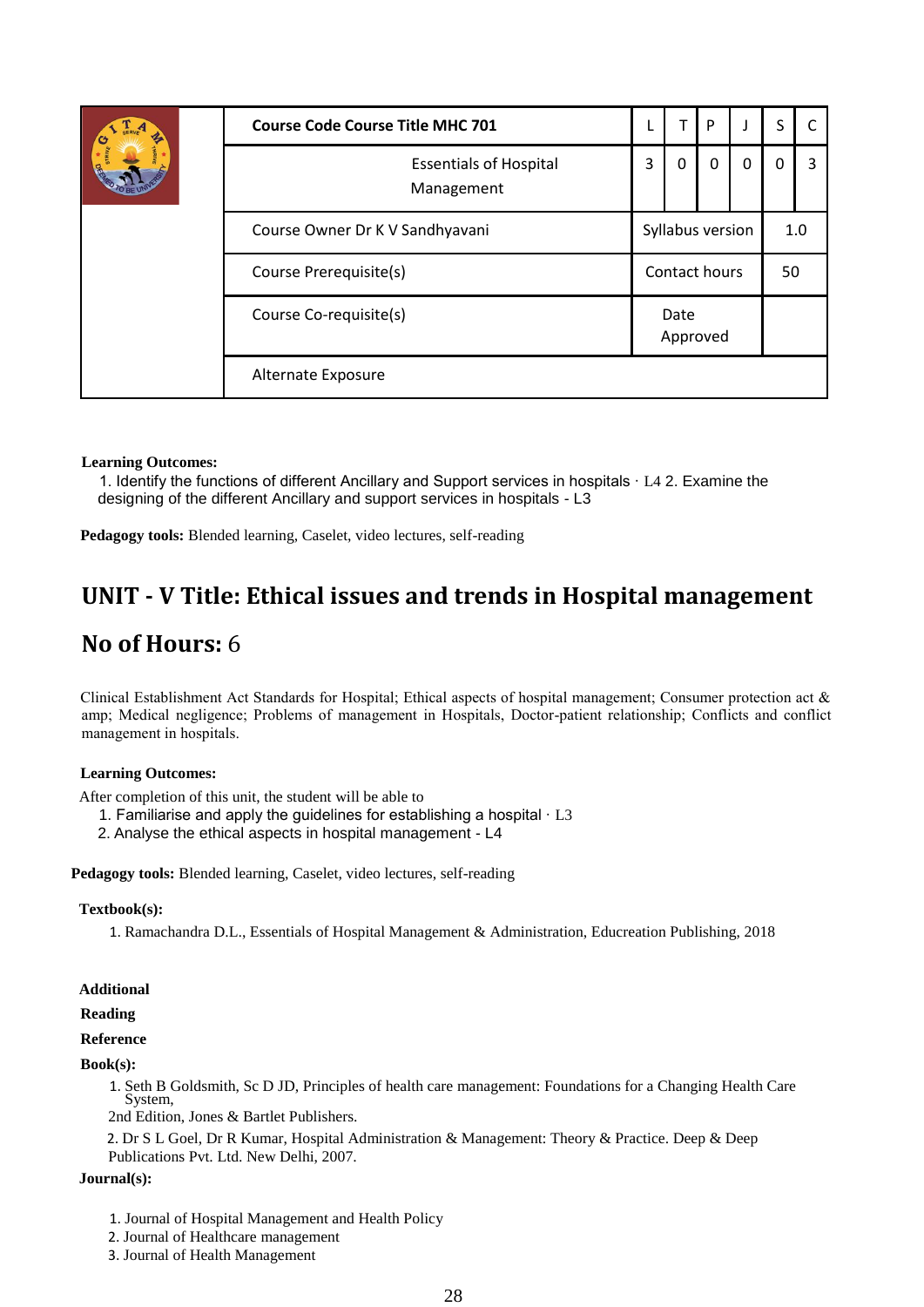#### **Website(s):**

# 1.

|                 |    |              |              |              | me<br>es (POs) |             |                  |    |    |    |              | <b>PSOs</b>             |   |
|-----------------|----|--------------|--------------|--------------|----------------|-------------|------------------|----|----|----|--------------|-------------------------|---|
|                 | 12 | $\mathbf{3}$ | 4            | 5            | 67             | 8           | $\boldsymbol{9}$ | 10 | 11 | 12 | $\mathbf{1}$ | $\overline{\mathbf{2}}$ | 3 |
| CO11            |    |              |              |              | $\mathbf{1}$   | $\mathbf 1$ |                  |    |    |    |              |                         |   |
| CO2 11          |    |              |              |              |                |             |                  |    |    |    |              |                         |   |
| CO3 1           |    |              |              | $\mathbf{1}$ | $\mathbf{1}$   |             |                  |    |    |    |              |                         |   |
| CO41            |    |              |              | $\mathbf{1}$ | $\mathbf{1}$   |             |                  |    |    |    |              |                         |   |
| CO <sub>5</sub> |    |              | $\mathbf{1}$ |              | $\mathbf{1}$   |             |                  |    |    |    |              |                         |   |
| CO6             |    |              |              |              |                |             |                  |    |    |    |              |                         |   |

*1-Low, 2- Medium and 3- High Correlation*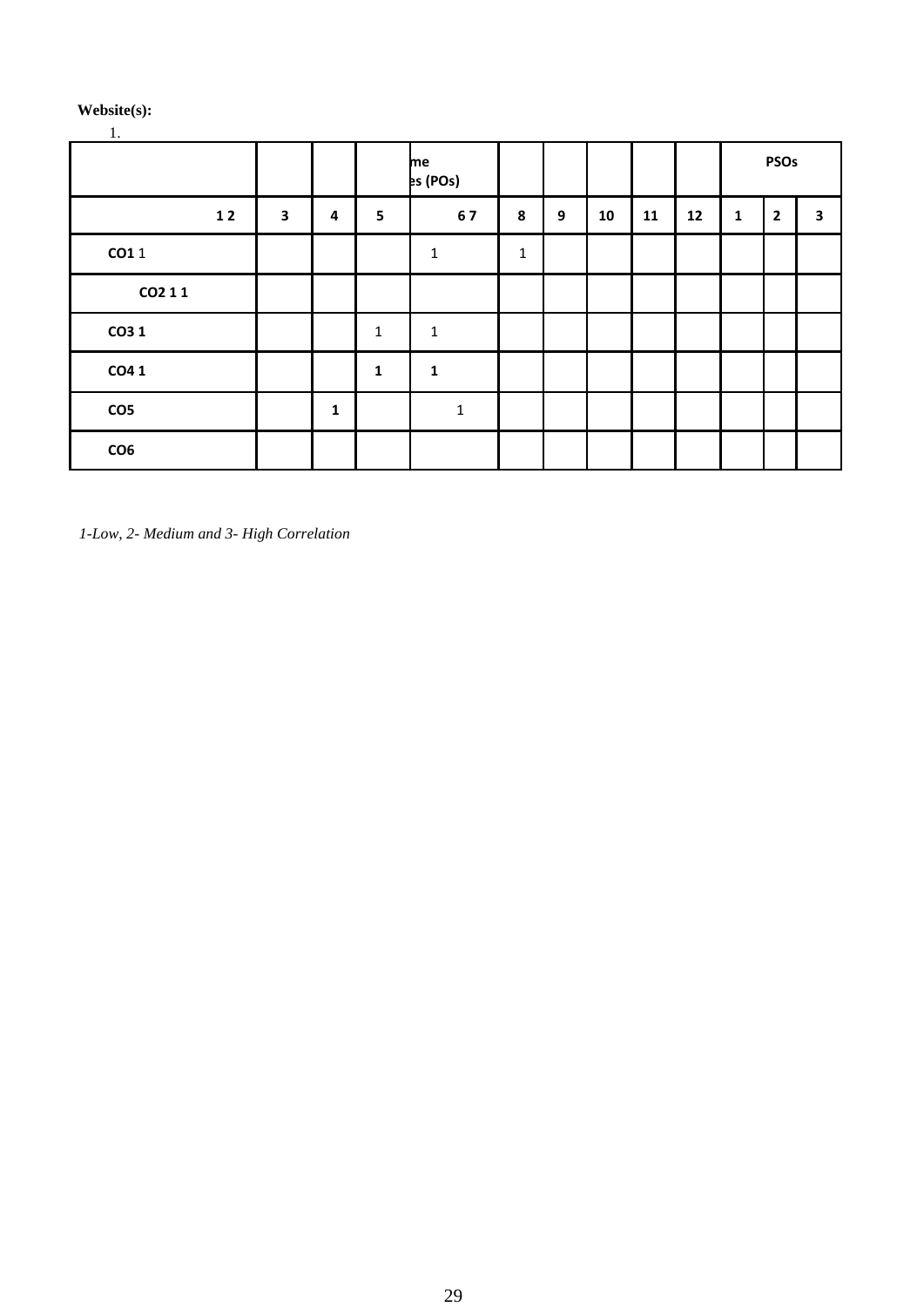

### **GITAM INSTITUTE OF MANAGEMENT (GIM) Gandhi Institute of Technology and Management (GITAM) (Declared as Deemed to be University u/s 3 of UGC Act. 1956) Visakhapatnam – 45.**

|                                        |               | <b>Course Title:</b> Quantitative Techniques for Health Care |
|----------------------------------------|---------------|--------------------------------------------------------------|
| Semester: I                            | <b>Course</b> | Credits: 4                                                   |
|                                        | <b>Type:</b>  |                                                              |
|                                        | Core          |                                                              |
| <b>Home Programme</b> (s): MBA (Health |               | Batch/Academic Year: 2021-2022                               |
| Care)                                  |               |                                                              |
| <b>Course Leader:</b>                  |               |                                                              |

### **Course description and learning objectives**

This course deals with sample design, data collection and statistical concepts and their business applications. The focus is on parametric techniques used to describe and compare samples and populations. The course discusses the importance of some bivariate and multivariate methods and their applications to the business world.

### **Course Outcomes:**

- Enable the students to develop basic knowledge in research.
- Provide understanding in some basic statistical techniques which are used for solving. business problems.
- Understand the basic concepts of Probability and Statistics.
- Understands the basic concepts of Queuing theory and their applications in health care.
- Apply the analytical techniques in business transactions that would help in making. effective business decisions

#### **Course outline and indicative content**

UNIT- I

Introduction to Statistics: Meaning, Definition and Need of research; Sample Design- Sample Size, Sampling Techniques, Data Collection - Methods of Primary Data Collection, Sources of Secondary Data.

#### UNIT- II

Measures of Central Tendency: Mean, Median, Mode. Measures of Dispersion: Range, Quartile Deviation, Mean Deviation, Standard Deviation, Variance, Coefficient of Dispersion, Coefficient of Variation, Combined Arithmetic Mean and Combined Standard Deviation.

UNIT- III

Correlation and Regression Analysis: Meaning of Correlation, Types of Correlation, Methods of Computation of Correlation Coefficient: Karl Pearson and Spearman's Rank; Meaning of Regression, Types of Finding the Regression Equations: Least Square Principle and Using Regression Coefficient Methods, Prediction Using the Regression Equations.

#### UNIT - IV

Probability: Introduction, Definitions of Various Terms, Definition of Probability and Basic Problems in Probability. Probability Distributions – Binomial, Poisson and Normal Distributions. UNIT –V

Hypothesis and Report writing: Hypothesis – components of hypothesis, hypothesis testing procedure, introduction to parametric and non-parametric tests and Multivariate Analysis – Report Writing - Significance of Report Writing - Steps in Report Writing - Layout of the Research Report, Report presentation tools.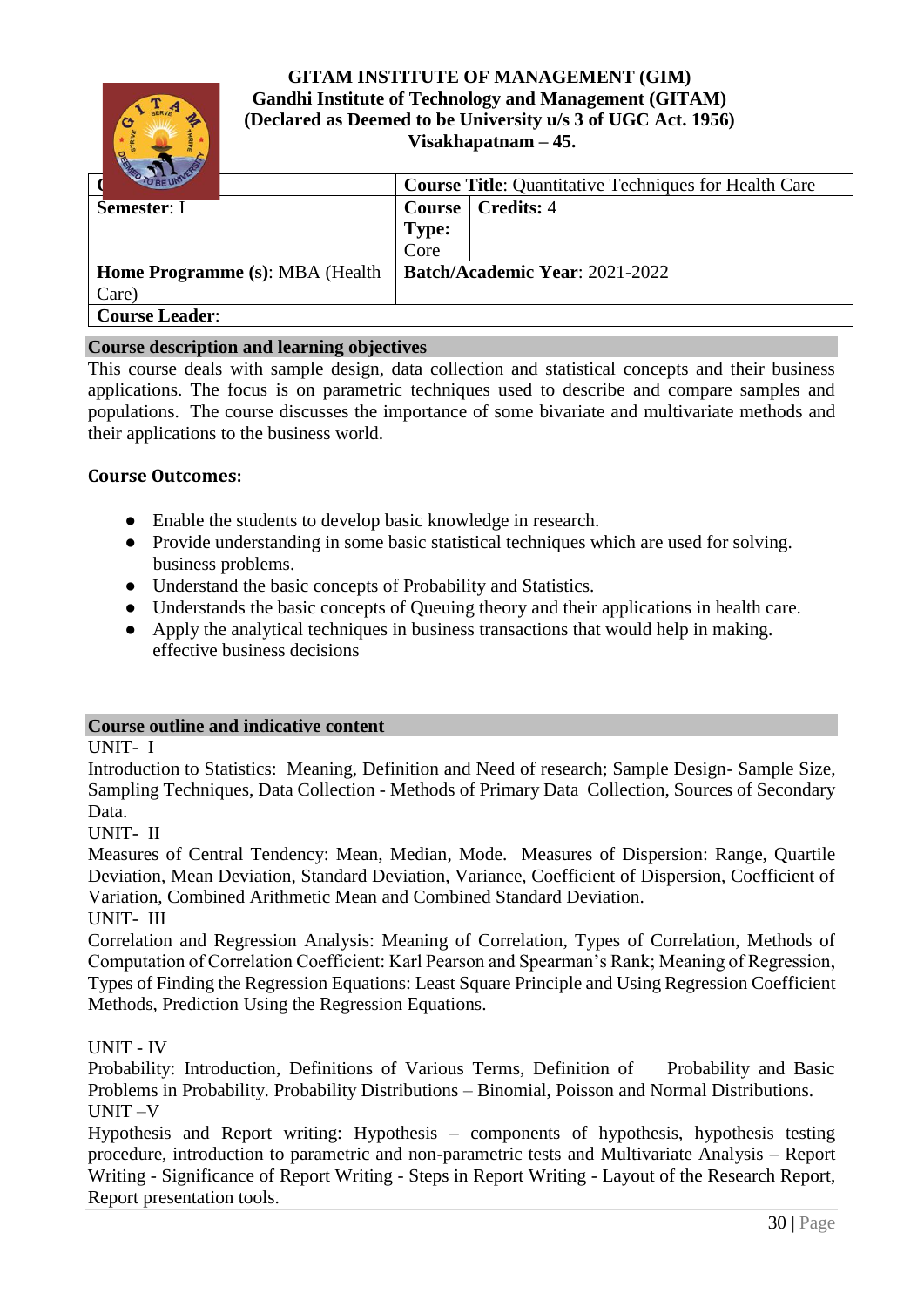### **Note: Proofs of theorems and derivations of problems and distributions are excluded. Assessment methods**

| Task                                                                                                       | <b>Task</b><br>type | <b>Task mode</b>                      | Weightage<br>$\left(\frac{0}{0}\right)$ |
|------------------------------------------------------------------------------------------------------------|---------------------|---------------------------------------|-----------------------------------------|
| A1. Mid exam                                                                                               | Individual          | Written                               | 20                                      |
| A2. Coursera                                                                                               | Individual          | Presentations /<br>Q&A/Viva           | 10                                      |
| A3. Class room presentation/Seminars and Case<br>analysis/workshop/training/Assignments/survey/<br>Project | Groups              | Presentations/Report<br>with Q&A/Viva | 20                                      |
| A4. End-term exam                                                                                          | Individual          | Written (short/long)                  | 50                                      |

# *Books for Reference***:**

- 1. J.K Sharma (2013), Business statistics, New Delhi: Pearson Education.
- 2. S.C. Gupta &Indra Gupta (2012), Business Statistics,Hyderabad: Himalaya Publishing House.
- 3. David M.Levine, David Stephan Timothy C.Krehbiel, Mark L Berenson (2012), Statistics for managers using Microsoft Excel, New Delhi: Prentice Hall India Pvt.
- 4. Amir D.Aczel, JayavelSounderpandian(2011),Complete Business Statistics, New Delhi: Tata McGraw Hill.
- 5. S.P. Gupta &M.P. Gupta (2012), Business Statistics, New Delhi: Sultan Chand & Sons.

# JOURNAL

- 1. American Statistician, American Statistical Association, USA.
- 2. Journal of the American Statistical Association, American Statistical Association, USA
- 3. Journal of Mathematics and Statistics, Science Publications, USA



# **GITAM INSTITUTE OF MANAGEMENT (GIM) Gandhi Institute of Technology and Management (GITAM) (Declared as Deemed to be University u/s 3 of UGC Act. 1956) Visakhapatnam – 45.**

| <b>Course Code:</b>              | <b>Course Title: Accounting For Health Care</b> |           |  |  |  |  |
|----------------------------------|-------------------------------------------------|-----------|--|--|--|--|
|                                  | <b>Institutions</b>                             |           |  |  |  |  |
| <b>Semester: I</b>               | <b>Course Type:</b>                             | Credits:4 |  |  |  |  |
|                                  | Core                                            |           |  |  |  |  |
| Home Programme(s):               | Batch/Academic Year: 2021-2022                  |           |  |  |  |  |
| MBA (HC&HM))                     |                                                 |           |  |  |  |  |
| <b>Course Leader: MSV PRASAD</b> |                                                 |           |  |  |  |  |

Objective: The basic purpose of this course is to develop an insight of postulates, principles and techniques of accounting and utilisation of accounting information for decision-making.

.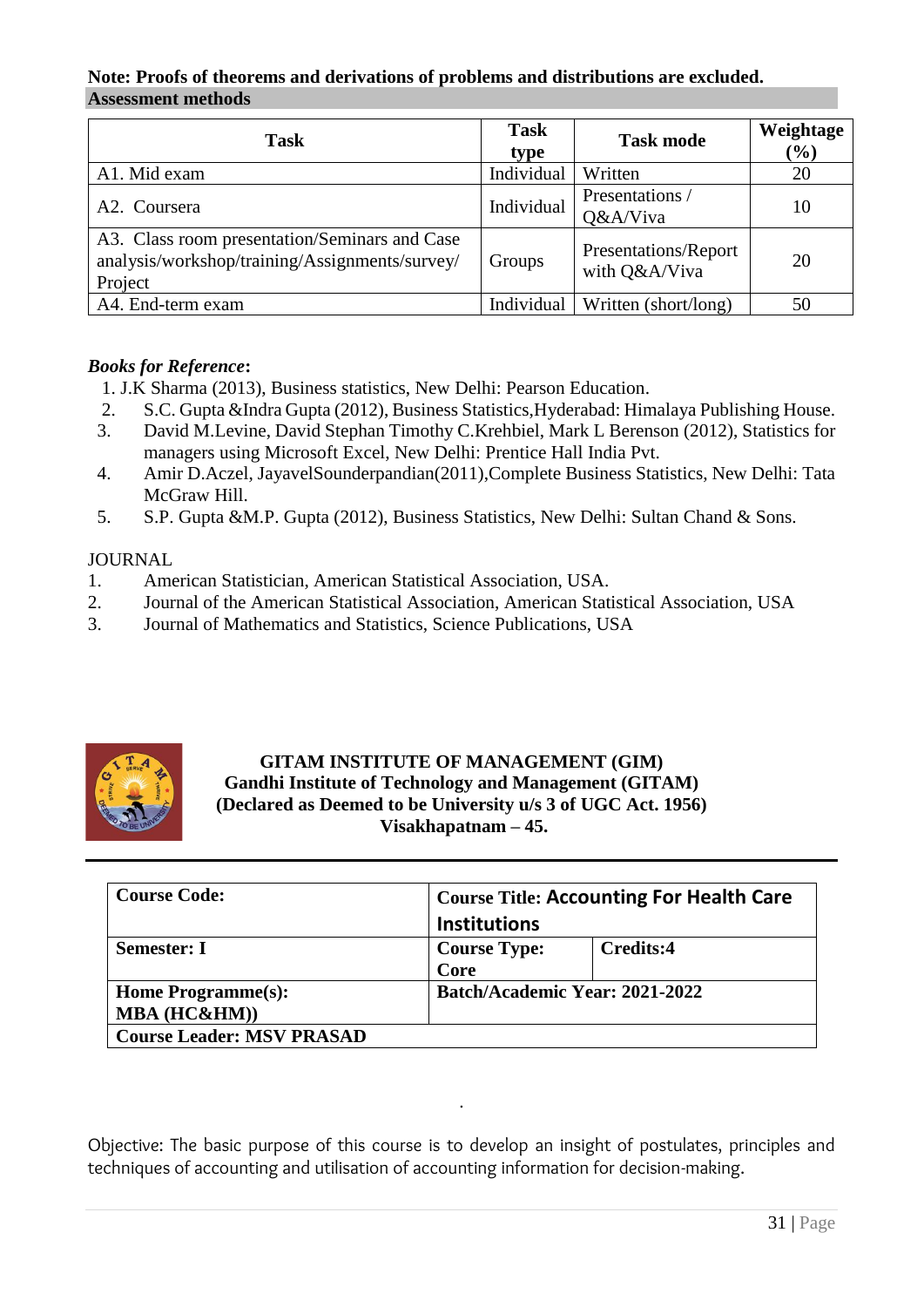Unit-I :Nature and Scope of Accounting – Financial Accounting Vs Cost Accounting Vs Accounting for Management – Financial Accounting System-Generally Accepted Accounting Principles - Elements of Profit and Loss Account – Balance Sheet ( Reading and Understanding)

Unit – II: Cost Accounting Nature and Scope : Cost classification & their concept : Preparation of cost sheet for hospital bed charges, food charges and various medical services : Cost control & Cost reduction : Operating costing for Hospital industry.

Unit III : Management Accounting : Cost – Volume – Profit Analysis – Behaviour of Variable Cost – Behaviour of Fixed Cost – Relationships Among Cost and Profits at Various Levels of Activity – Break-Even Point – Margin of Safety – Contribution Approach for Decision Making – Analysis of Contribution Per Unit of Critical Factor.

Unit – IV: Management Accounting for decision Making–-Breakeven Analysis of Multi-Product Firms – Differential Costs for Product – Mix Alterations Decisions – Product Additions Decision – Adding New Products Combining Pricing Decisions with Product Addition Decision and Selecting Profitable Product-Price Strategies – Produce Deletion – Sell or Process Further Decision of Joint and By-Products.

Unit – V: Budgeting – Types of Budgets – Financial Budgets – Operating Budgets – Cash Budget – Production Budget – Flexible Budget – Concepts of Performance Budgeting and Zero Based Budgeting.

# References

Shashi K Gupta and RK Sharma Management Accounting, Kalyani Publications New Delhi. Maheswari, S.N., An Introduction to accounting, Vikas Publications, New Delhi, 1994.

Horngren, C.T., Gary L. Sundem, Introduction to Management Accounting, Prentice Hall India, New Delhi, 1986.

Grewal, T.S., Introduction to Accountancy , S.Chand & S. Chand & Sons, New Delhi 1994. Jain, S.P., K.L. Narang, Advanced Accountancy, Kalyani Publishers, Ludhiana, 1995. Rickettsdon, Jackgrey, Managerial Accounting Suggested Books :

1. I.M. Pandey: Management Accounting, Vikas Publishing House.

2. N.M. Singhvi, Management Accounting: Text and Cases, Prentice Hall of India.

3. T.P. Ghosh: Fundamentals of Management Accounting, Excel Publications.

4. Ravi M. Kishore, Management Accounting, Taxman Publications.

5. Chakraborty, Hrishikesh – Management Accountancy, Oxford University Press.

6. Horngren, C.T., Introduction to Management Accounting, Prentice Hall of India.

7. Khan and Jain, Management Accounting, Tata McGraw Hill, Delhi.

8. J.C. Varshney: Financial and Management Accounting, Wisdom Publication.

9. Horngren Sundem Stratton, Management Accounting, Prentice Hall of India.

10. Paresh P. Shah, Management Accounting, Wiley India, New Del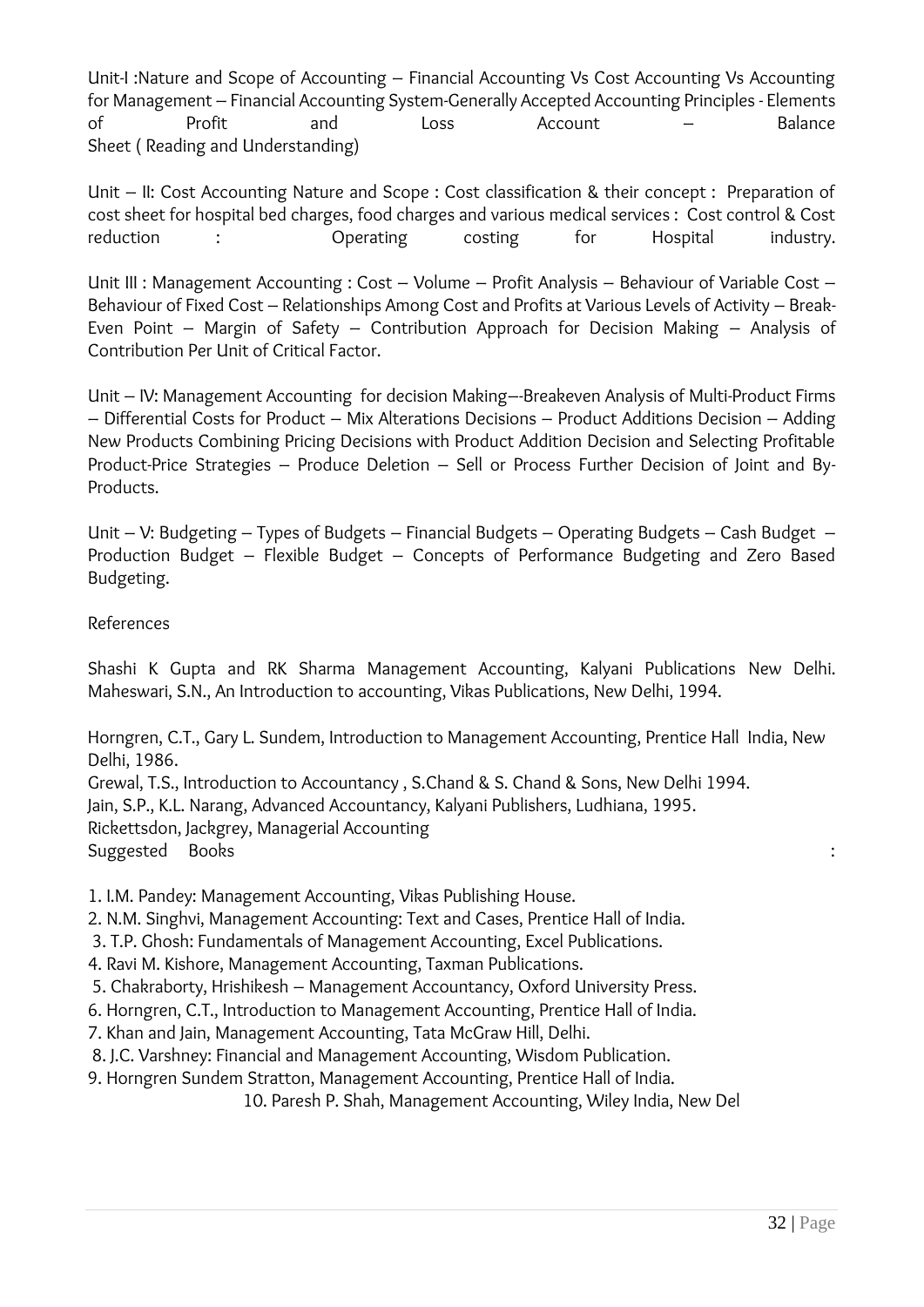# **BASICS OF HEALTH CARE ENVIRONMENT**

### **Course Outcomes:**

- 1. To make the students understand different environmental frameworks in the health care system.
- **2.** To enable the students to conceptualise the health care system segments and operations in India.
- **3.** To familiarise students with various health care Regulations.

### **Unit-I:**

Introduction-Theoretical framework-Environment-Internal and External-Environmental Scanning-Economic Environment - Competitive Environment-Natural Environment-Politico Legal Environment- Socio-Cultural Environment – International and Technological Environment

#### **Unit-II:**

A Conceptual Approach to Understanding the Health Care Systems – Evolution – Institutional Settings - Out-Patient services– Medical Services – Surgical Services – Operating department – Pediatric services – Dental services – Psychiatric services –Casualty & Emergency services – Hospital Laboratory services – Anesthesia services – Obstetrics and Gynecology services –Neuro – Surgery service – Neurology services.

### **Unit-III:**

Overview of Health Care Sector in India – Primary care – Secondary care – Tertiary care – Rural Medical care – urban medical care – curative care – Preventive care – General & special Hospitals-Understanding the Hospital Management – Role of Medical, Nursing Staff, Paramedical and Supporting Staff - Health Policy - Population Policy - Drug Policy – Medical Education Policy

#### **Unit-IV:**

Health Care Regulation – WHO, International Health regulations, IMA, MCI, State Medical Council Bodies, Health universities and Teaching Hospitals and other Health care Delivery Systems

#### **Unit-V:**

Epidemiology – Aims – Principles – Descriptive, Analytical and Experimental Epidemiology - Methods – Uses

# **Outcomes:**

- **1.** Students can understand and analyse the business environment of a hospital from different perspectives.
- **2.** Students would handle a hospital offering multiple services such as surgical, paediatric, dental, psychiatric, etc.
- **3.** Students will manage a teaching hospital with adequate knowledge of international health care Institutions and policies.
- **4.** Students can grab opportunities in healthcare by applying knowledge of epidemiology, its analysis and uses.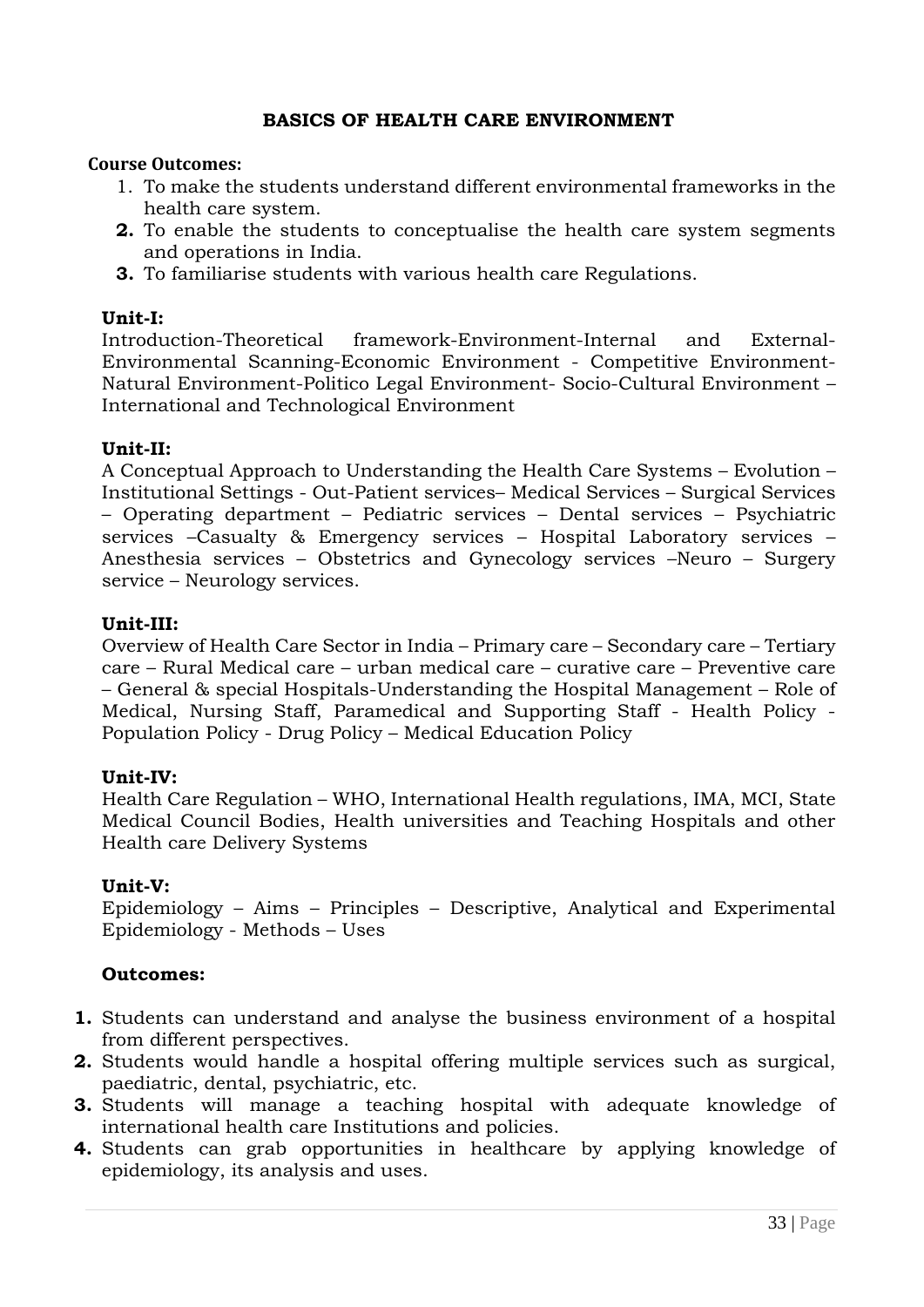# **References:**

- 1. Paul's, readings in economics, tata McGraw hill, new Delhi, 1992
- 2. K.v.ramani. Hospital management, Pearson publishers,2013.
- 3. Dr. S. Porkodi, international business environment book, GVPH publishers & exporters
- 4. Thomas Bodenheimer, Kevin Grumbach, understanding health policy: a clinical approach, 6th edition, Jenson books inc
- 5. Peter,z& Fredrick, b., health economics, oxford pub., new york, 1997
- 6. Shanmugansundaram, y., health economics, oxford pub. New York, 1997
- 7. Mills, a & lee, k., economics of health, OUP, Oxford, 1983.
- 8. K Park's textbook of preventive and social medicine. Who publications on international vaccination.

\*\*\*\*\*\*

# **Human Anatomy, Physiology and Medical Terminology**

Unit-I: Introduction – Scope of Anatomy and Physiology- definition of various terms used in Anatomy – Structure of Cell – Functions of its components – Elementary tissues of the body – Structure and functions of skeleton.

Unit-II: Composition of Blood – functions of blood elements – blood group and coagulation of blood – Structure and functions of various parts of the heart – blood pressure and its recording – cardiovascular disorders – Respiratory system and its functions.

Unit-III: Urinary systems – Structure and functions of kidney – structure of skeletal muscle, physiology of muscle contraction – physiology of neuromuscular junction – Central nervous system – brain and its parts.

Unit – IV: Digestive System – Parts and its functions – structure and functions of Liver – physiology of digestion and absorption – Endocrine glands and Hormones – Reproductive System – Elementary knowledge of structure and functions of the sensory organs.

Unit – V: Diseases – Classification and description of diseases – Infection – Asepsis – Medical  $\&$ Surgical – Microorganisms – Bacteria – Virus – Pathogens – Transmission and Prevention – Elementary Knowledge of Medical Terminology.

Text Book:

- 1. Dr. A.S. Moni, Human Anatomy and Physiology, Jai publishers.
- 2. A K Jain, Human Anatomy and Physiology, Arya Publications
- 3. S.P. Bhise, A V Yadav, Human Anatomy and Physiology, Nirali Prakasan Publications
- 4. Dr. Shaik Harun Rasheed, A Textbook of Human Anatomy and Physiology, Pharmaplus Publications.

\*\*\*\*\*\*

# **MBA (Healthcare and Hospital Management) BUSINESS COMMUNICATION**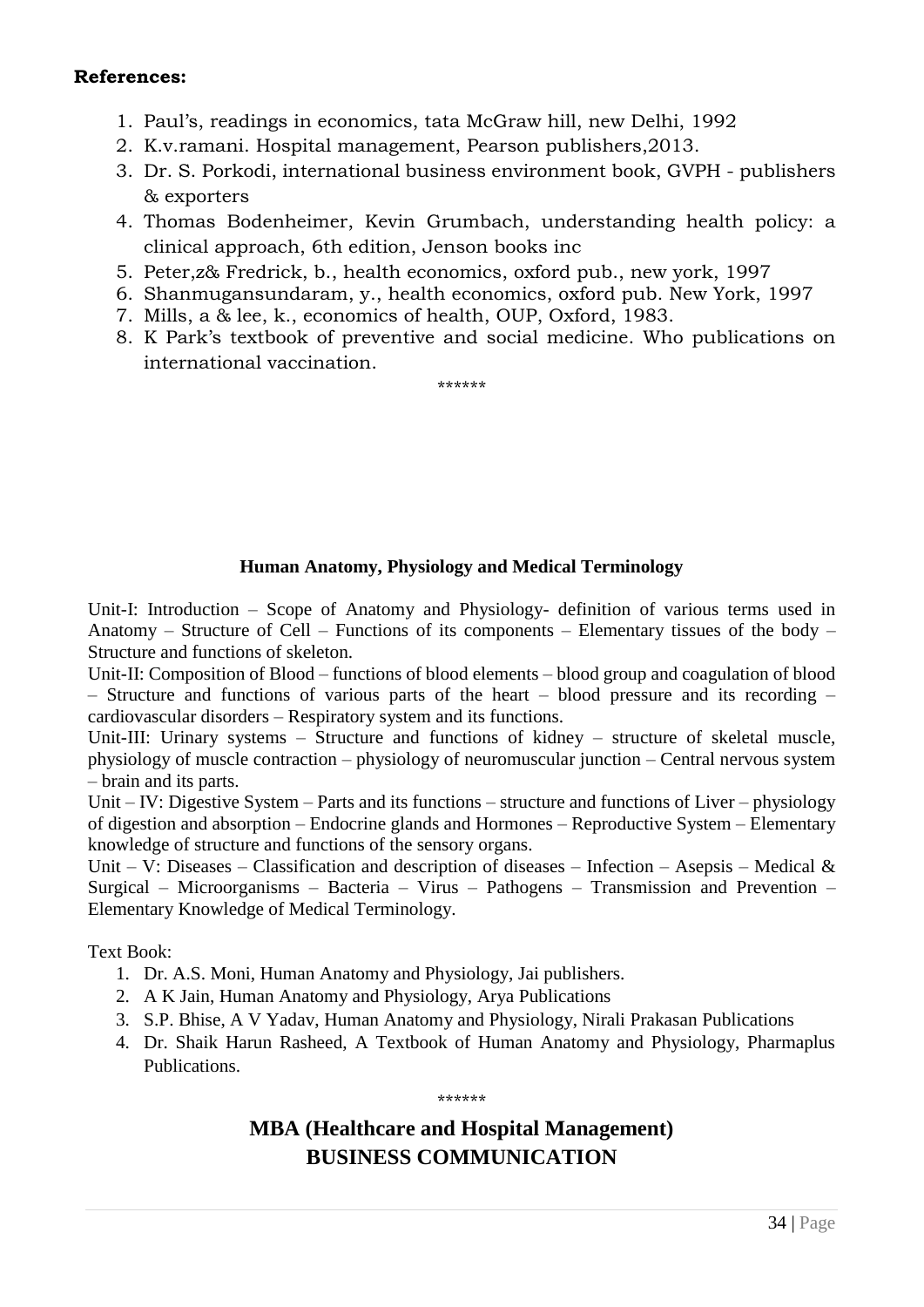# Unit-1:

Introduction to Business Communication Characteristics of Effective Organizational Communication‐ Basic Forms of Communication‐Process of Communication‐ Principles of Effective Business Communication‐7C's

# Unit-2:

Academic Vocabulary and English for Business‐Creative Writing Critical Thinking: Introduction to critical thinking–Benefits‐Barriers–Reasoning—Arguments‐Deductive and inductive arguments – Fallacies-Inferential comprehension Critical thinking in academic writing-Clarity-Accuracy– Precision –Relevance.

# Unit-3:

Business letters–layout of Business letters‐types‐Business enquiries and replies–offers– quotations– orders–complaints and adjustments–collection letters–circular letters–status enquiries. E-mail Writing‐The Process of Writing E-Mails, breaking it Down–The PAIBO Technique, Structuring an E‐Mail–The3T's–Introduction, Body and Conclusion, Effective Subject lines, Salutation and Signing off‐Tele conferencing, video conferencing

Unit  $-4$ :

Communication in Business Environment: Business Meetings, Notice, Agenda, Minutes‐Press Releases ‐ Corporate Communication: Internal and External, Group Discussion, Seminars, Presentations. ‐Reporting of Proceedings of a meeting. Office Memorandum, Office Orders, Press Release, Listening: Active listening–Barriers to listening – Listening and notetaking–Listening to announcements–Listening to the news on radio and television.

# Unit-5:

Reports and Presentations ‐ Business reports and Proposals, Format, visual-aids and contents, Oral Business presentations. Job Application and Resume Writing

# References:

- 1.R.C.Bhatia. Business Communication.
- 2. R.K. Madhukar. Business Communication.
- 3. Shraf Ravi. Effective Technical Communication.
- 4. Marilyn Anderson, Pramod K Nayarand Madhu Chandra Sen.Critical Thinking,
- 5. Lesikar R.V & Flately M V, Basic Communication Skills for empowering the internet generation, Tata‐McGraw-Hill, 2009.
- 6. Sharma R C & Mohan K, Business Correspondence & Report Writing, TMH, 2009

\*\*\*\*\*\*

# **Information Technology in Healthcare**

Unit-1:

Introduction to computers: Definition, characters, hardware, software, generations of computers, Operating system.

Unit  $-2$ :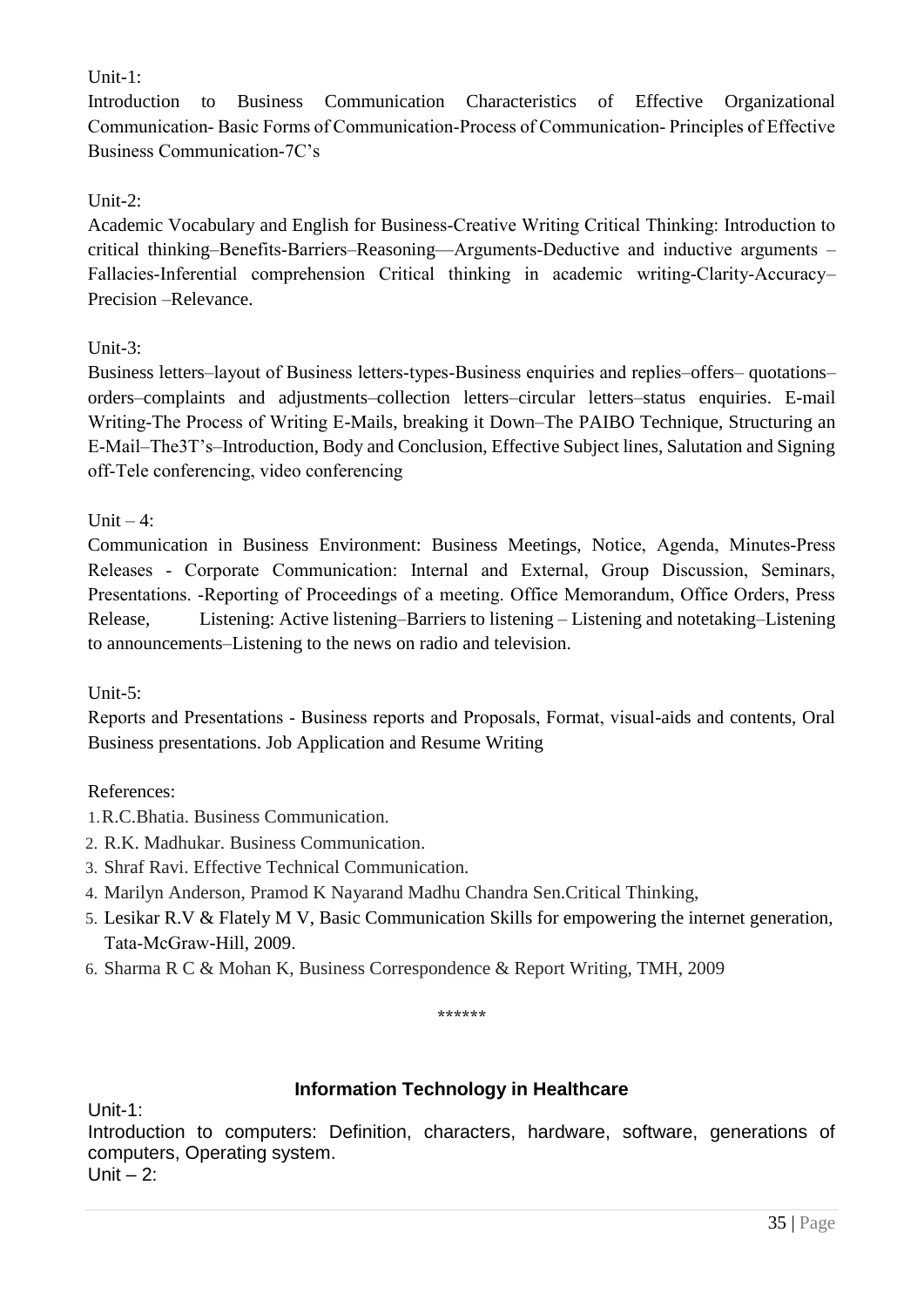Networks and database: Importance of network, types of network, network software and hardware, database languages, Backup features, data recovery security features. Unit-3:

MS Word: Templates and Wizards, formatting text, editing, tables and graphics, spell check, printing, mail merge.

Unit  $-4$ :

MS Excel: Data entry, formatting, data handling, functions, formula, goal seek, scenario solver, filter, graphs, charts and mapping, statistical applications.

# Unit  $-5$ :

MS PowerPoint: Converting Word into PP, formatting, templates, slide show, animation, art and sound, file management, handout printing. MS Access: Data in tables, using forms, queries, reports.

References:

- Gordon B. Davis and M. H. Ols'on, Management Information System, McGraw Hill Publishing Company, New Delhi, 1998.
- William S. Davis, Systems Analysis and Design-A Structured Approach, Addison Wesley Publishing Company, New Delhi, 1998.
- Elias M. Awad, System Analysis and Design, Galgotia Publications, New Delhi, 1998.
- V. Rajaraman, Fundamentals of Computers Prentice Hall India, New Delhi 1996.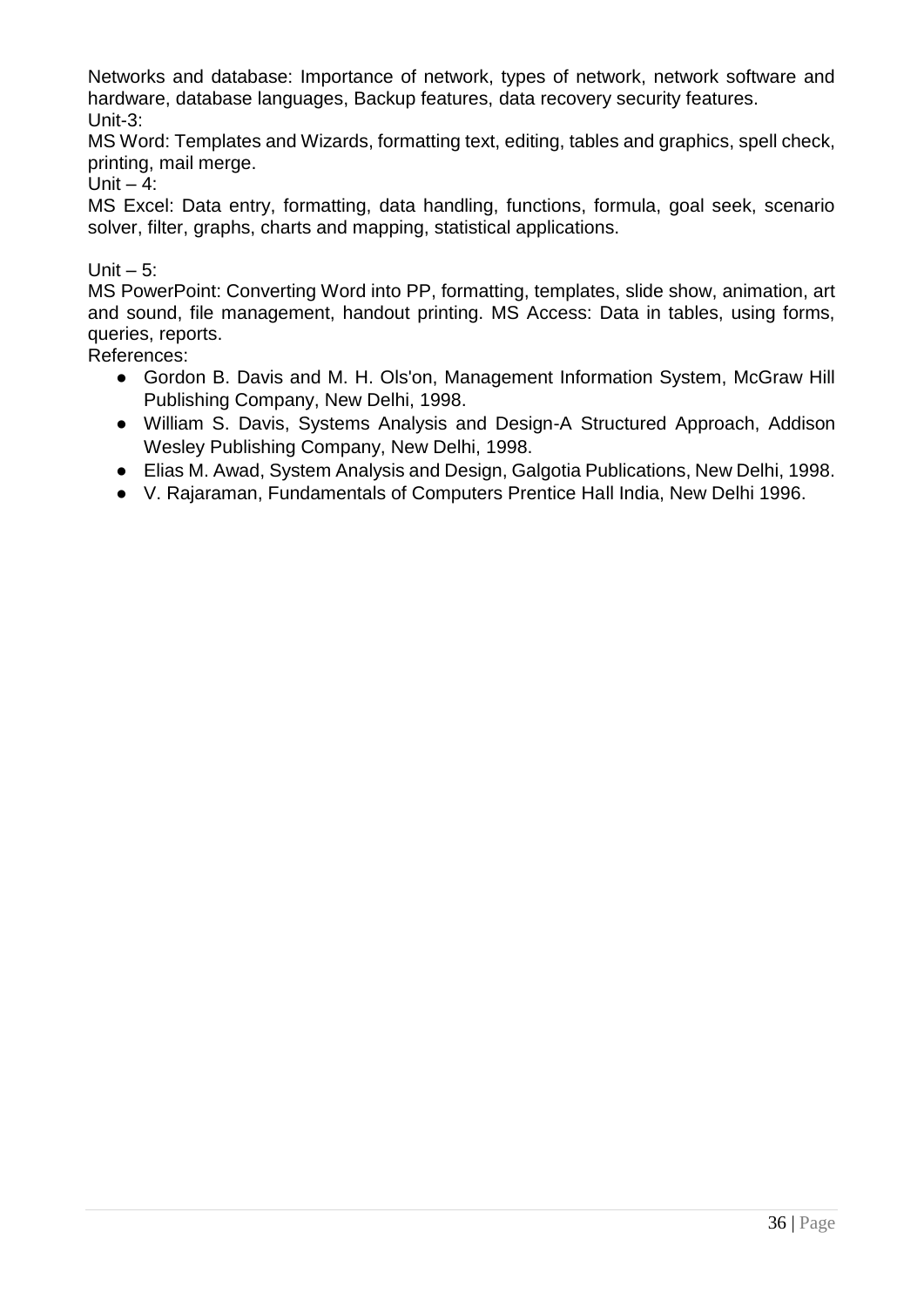

# **GITAM INSTITUTE OF MANAGEMENT (GIM) Gandhi Institute of Technology and Management (GITAM) (Declared as Deemed to be University u/s 3 of UGC Act. 1956) Visakhapatnam – 45.**

| <b>Course Code:</b>              | <b>Course Title: Financial Management for</b> |           |  |  |  |
|----------------------------------|-----------------------------------------------|-----------|--|--|--|
|                                  | <b>Health Care Institutions</b>               |           |  |  |  |
| <b>Semester: II</b>              | <b>Course Type:</b>                           | Credits:4 |  |  |  |
|                                  | Core                                          |           |  |  |  |
| Home Programme(s):               | Batch/Academic Year: 2021-2022                |           |  |  |  |
| MBA (HC&HM))                     |                                               |           |  |  |  |
| <b>Course Leader: MSV PRASAD</b> |                                               |           |  |  |  |

#### **Course description and learning objectives**

Financial management is one of the most important aspects in business. In order to start up or even run a successful business, you will need excellent knowledge in financial management. Knowledge of Financial Management will help organisations in planning and acquisition of funds; effectively utilising and allocating the funds received or acquired; making critical financial decisions; improving the profitability of organisations; and increasing the overall value of the firms or organisations.

#### **Course Outcomes:**

- To understand comprehensively how the various concepts and principles of financial Management that are being applied for corporate decision making.
- To provide through understanding of practices of basic Financial Management.
- To get familiar with the techniques of various Financial Management tools and techniques.

On successful completion of this course, students will be able to:

|                 | <b>Course Outcomes</b>                                                                                                                     | <b>Assessment</b> |
|-----------------|--------------------------------------------------------------------------------------------------------------------------------------------|-------------------|
| CO <sub>1</sub> | Understanding of terminologies and concepts of financial<br>management                                                                     | A1, A3            |
| CO <sub>2</sub> | Apply measures of cost of capital/solve problems on time value<br>of money                                                                 | A2                |
| CO <sub>3</sub> | Analyze information and construct a statement of cashflows in<br>capital budgeting, estimate WACC, estimate Working Capital<br>Requirement | A3, A4            |